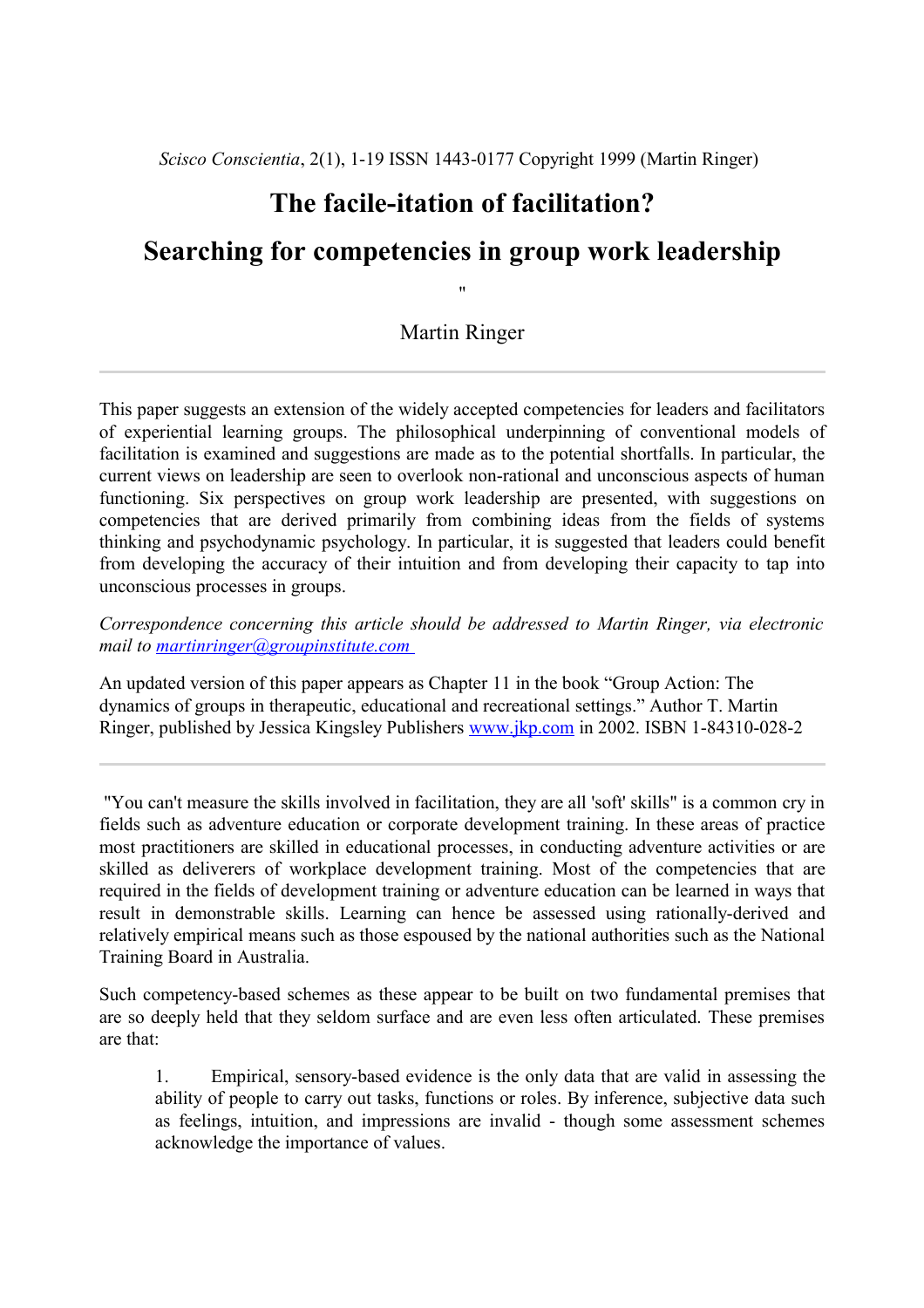2. A measure of competence can only be valid if that measure can be replicated reliably by different people. In other words, a measure of competence is valid only if it is "objective" in the sense that a wide range of different people with different personalities and outlooks would give a similar rating to the same event.

Both of these criteria are useful in some settings, particularly in fields of endeavor where practical tasks are conducted. The two assumptions articulated above enable tasks to be broken down into flow charts or "algorithms" that can be applied by anyone who has the competencies to complete each step in the algorithm. However, some tension arises when the two above principles are compared to the principles that can be shown to underpin a more psychodynamic approach to the leadership of groups. The most significant of these principles are that:

1. The most significant aspects of a group are the participants' patterns of mental representations. These are an amalgam of cognitive, intuitive and emotional impressions and expectations, and include two main elements. One is the overall representation that participants have of the group, and the other is the participants' mental representation of their own place in the group. These internally held constructs range from fully conscious to completely unconscious. A shorthand for this complex array of mental and emotional expectations is the "internal working model" which is explained elsewhere .

2. These mental representations simultaneously follow the idiosyncrasies of each individual involved and have characteristics that are common across the group-as-awhole.

3. The commonalties across the group in the mental representations result from symbolic communication between group members, in both verbal and non-verbal forms.

4. The group leader is an integral part of the conscious and unconscious field of symbolic communication and hence experiences the group-as-a-whole patterns as feelings, thoughts, and intuition. Thus, the group leader's subjective experience is the most accurate "measure" of what is happening in the group at any given time.

5. Even in identical situations, every different group leader would have different feelings, thoughts and intuition. Hence there is an essentially subjective element to perception by any leader at any given time about what is happening in a group. As a consequence of this subjectivity, the vital information that is provided by the group leader's own subjective experience is flawed by the possibility that a particular group leader could be incorrectly reading the group at a any given time.

6. Refining the perceptive ability of the group leader counteracts this potential loss of validity of information. The ability of the group leader to make accurate meaning of his or her perception of events in the group depends heavily on the degree to which he or she is aware of his or her own implicit patterns of perceiving and making meaning from life events (working models). This is sometimes summarized as "self-awareness."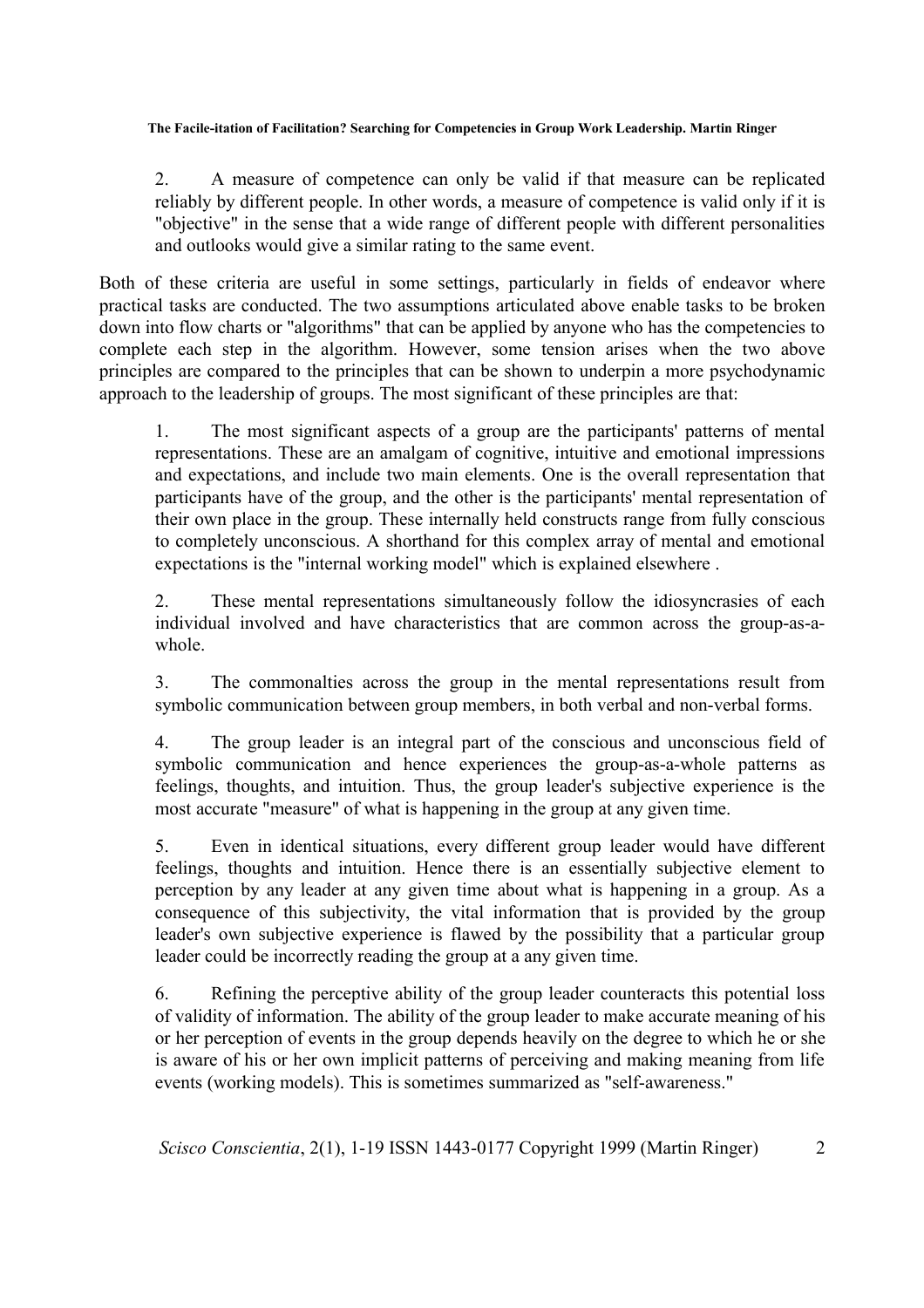These principles are simply not compatible with "objective" measures of performance. The psychodynamic approach outlined immediately above results in the basic premise that useful measurement of competency depends both on having clearly articulated criteria and on the quality of the person who is doing the measuring. In this frame, objectivity is impossible. It is no wonder that Priest and Gass in their comprehensive book on leadership in adventure programming describe the tendency for adventure-based practitioners to either relegate group work leadership skills to the realm of "alchemy" or to seek the "touchstone" that will magically enable excellence in group facilitation. The two worlds collide because the principles underpinning one appear to discount the principles underpinning the other. All too often such clashes in ideology are "solved" by drawing lines in the sand of professional theory and practice. These lines of demarcation enable each "camp" to look with metaphoric binoculars at the other camp and to laugh at the ridiculous antics of the other. Some such divisions even turn into warfare where each camp seeks to destroy the other .

It is my view that in the field of adventure education and outdoor leadership there has long been an implicit and hence invisible discounting of aspects of group leadership that do not fit into algorithmic schemes. Two main defenses seem to be in place. One is that psychodynamic approaches are deemed to belong to other fields like social work and group therapy and hence not the field of experiential learning. The second is that, within the broad field of experiential learning it is said that it is only adventure therapists who need to be able to apply such principles to their facilitation of groups. The specific means applied to keep away the discomfort aroused by psychodynamic approaches vary. Keeping challenges out of the literature is one. The literature is dominated by step-by-step descriptions of "how to..." conduct various aspects of facilitation. Critiques of these are rarely published . Even in the last few years, a reviewer for a leading American experiential education journal rejected a submitted article because it "did not reflect current views." The article in question challenged the prevailing North American views of metaphoric transfer of learning. The challenge questioned the algorithmic nature of some of the commonly accepted methods used in working with metaphor.

My concern is that the current political and economic climate in most of the Western world supports the trivialization and fragmentation of complex fields of endeavor such as group facilitation and leadership. In this vein, the title of this paper was a deliberate play on the word facile. If the meaning of the word - as derived from the French facile (easy) - signifies the state of being easy, then facilitation translates into the term "making easy." However, the meaning of facile in English has migrated to something akin to "trivial." Bending a few grammatical rules enables us to see "Facile-itation" as trivialization. Isn't the activity of "making easy" a group so simple as to warrant trivialization? Should we not simply chunk facilitation into a number of algorithms, and derive from each algorithm the requisite competencies? Then we could divide these competencies into a few manageable portions, describe empirical evidence required for each, and then set about developing an objective, "portable" training and certification scheme? This makes sound economic sense. Training and certification could then be licensed to certified operators (with franchise fees) and run to prescribed standards in any setting. Uniformity would be guaranteed across states and even between countries, greater accessibility could be achieved for the training and costs could be minimized. Unfortunately, the introduction of the principles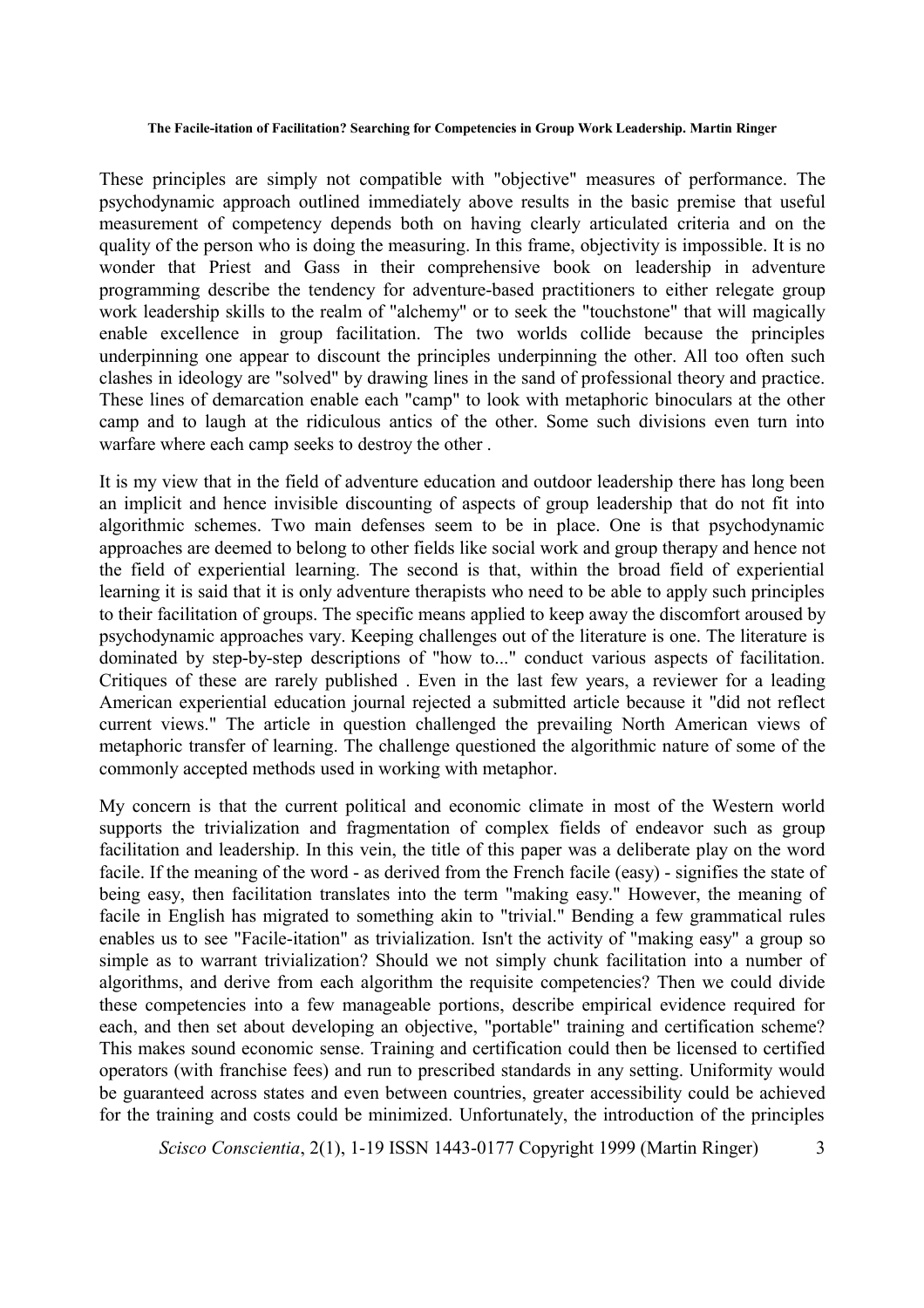that underpin effective leadership of groups, as articulated above, make such simplistic schemes virtually impossible.

The seemingly impossible tension between the "algorithmic" competency schemes and the above "emergent" schemes can be in part resolved by acknowledging that each has its place, depending on the level of complexity of the competency that is being developed and assessed. The algorithmic approach to groups has its place in building foundation competencies. Rules and principles are essential for starting out on the journey of group work leadership . In the field of outdoor leadership, excellent examples of these can be found in . However, there remains a shortfall in the published literature in the field of adventure education and experiential learning that both deals with more psychodynamic aspects of group facilitation and that is written in language comprehensible to people other than group psychoanalysts or socioanalysts. Accordingly, the remainder of this paper emphasizes the psychodynamic/subjectivist end of the spectrum. It seems most important to emphasize that for most group facilitators, leaders or conductors it is useful firstly to have a strong foundation of practical facilitation and leadership skills before exploring in depth psychodynamic approaches. Once facilitators have a sound grasp of active listening, assertiveness , models of group development , tools for facilitation they will be in a stronger position to focus on building their capacity to work directly on unconscious, intuitive and systemic aspects of groups. Concurrent focus is fine, but the emergent aspects of groups tend only to fully make sense once the empirical aspects are understood. It should be added that group leaders need themselves to have had extensive experience of being a participant in experiential learning groups because this lived experience is an essential building block in all group leaders' development of their own capacity to understand unconscious processes in groups.

# Competencies for group leaders

A paper written and presented in 1994 introduced an outline of competencies for adventure leaders whose application ranged from recreational to therapeutic . This was followed by a (passionate!) plea to the field to make a place for passion and aliveness in outdoor leadership . The model underpinning both papers complements more widely published views, such as those articulated by Priest and Gass and by Johnson and Johnson but implies the need to add nonrational aspects to their models, as was also advocated by

 $\mathbf{u}$ 

Figure 1: Competencies for outdoor leaders (From Ringer, 1994).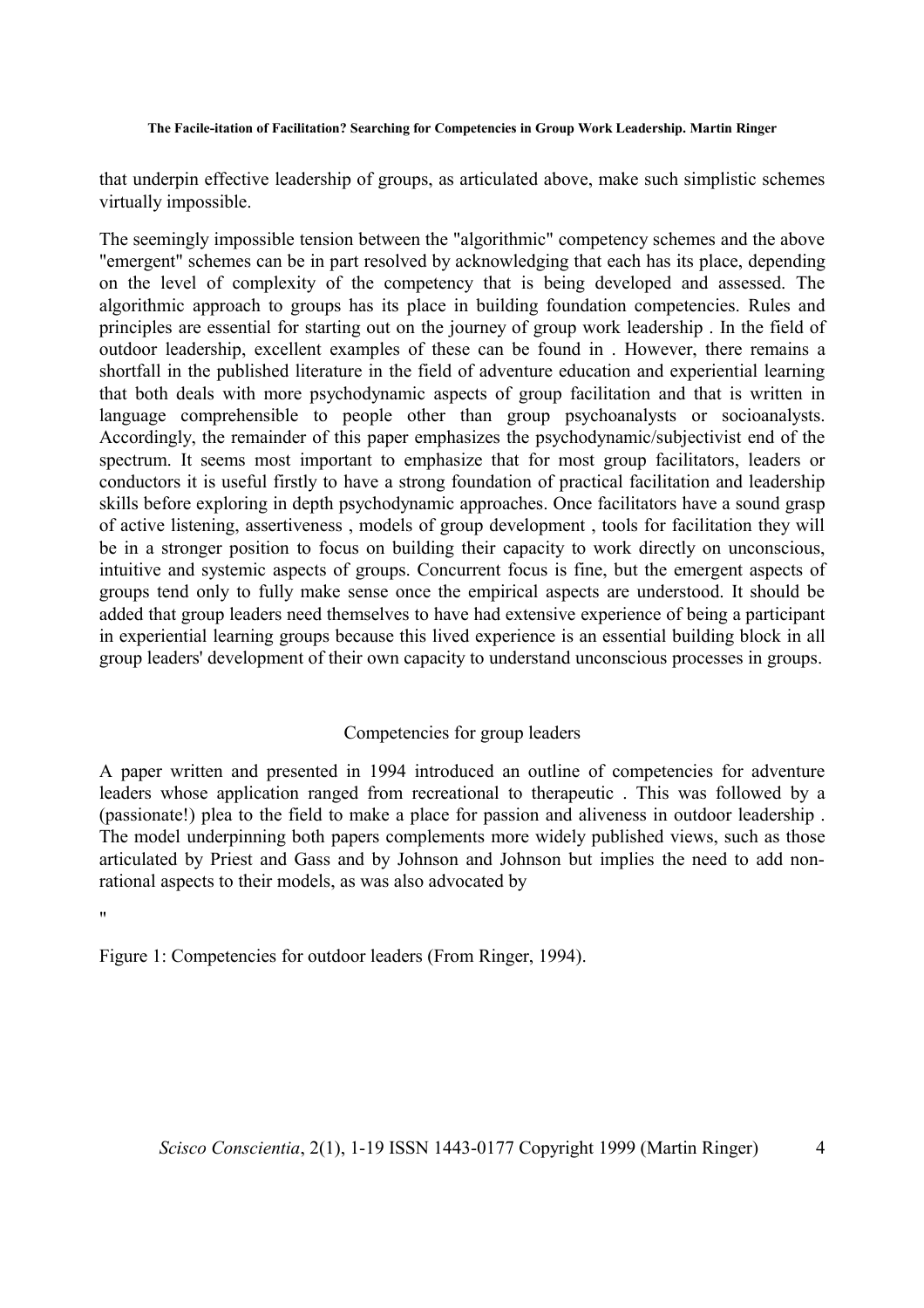

The eight layers of competence show in Figure 1 range from the practical, rational competencies of adventure skills, through to the non-rational competencies involved in demonstrating passion and aliveness - that is the leaders' emotional connection with and enthusiasm for their work - and then to the competencies involved in being able to deal with human interaction and human dysfunction. The assumption implicit in this model was that each of the roles toward the bottom of the igloo were pre-requisites for the roles that appeared above them. Hence, recreational leaders needed to have well developed roles of limit setter and safety supervisor leaders of developmental activities needed these two roles in addition to the role of enthusiastic adventurer, and so on. Whilst this was originally intended only as an approximation, the scheme is clearly unhelpful because it reinforces the view that group work competencies and interpersonal competencies are only required by leaders who work in the fields of human change - that is in the areas of enrichment and therapy. Recent work in progress shows clearly that adventure practitioners at all levels benefit from having competence in group work leadership .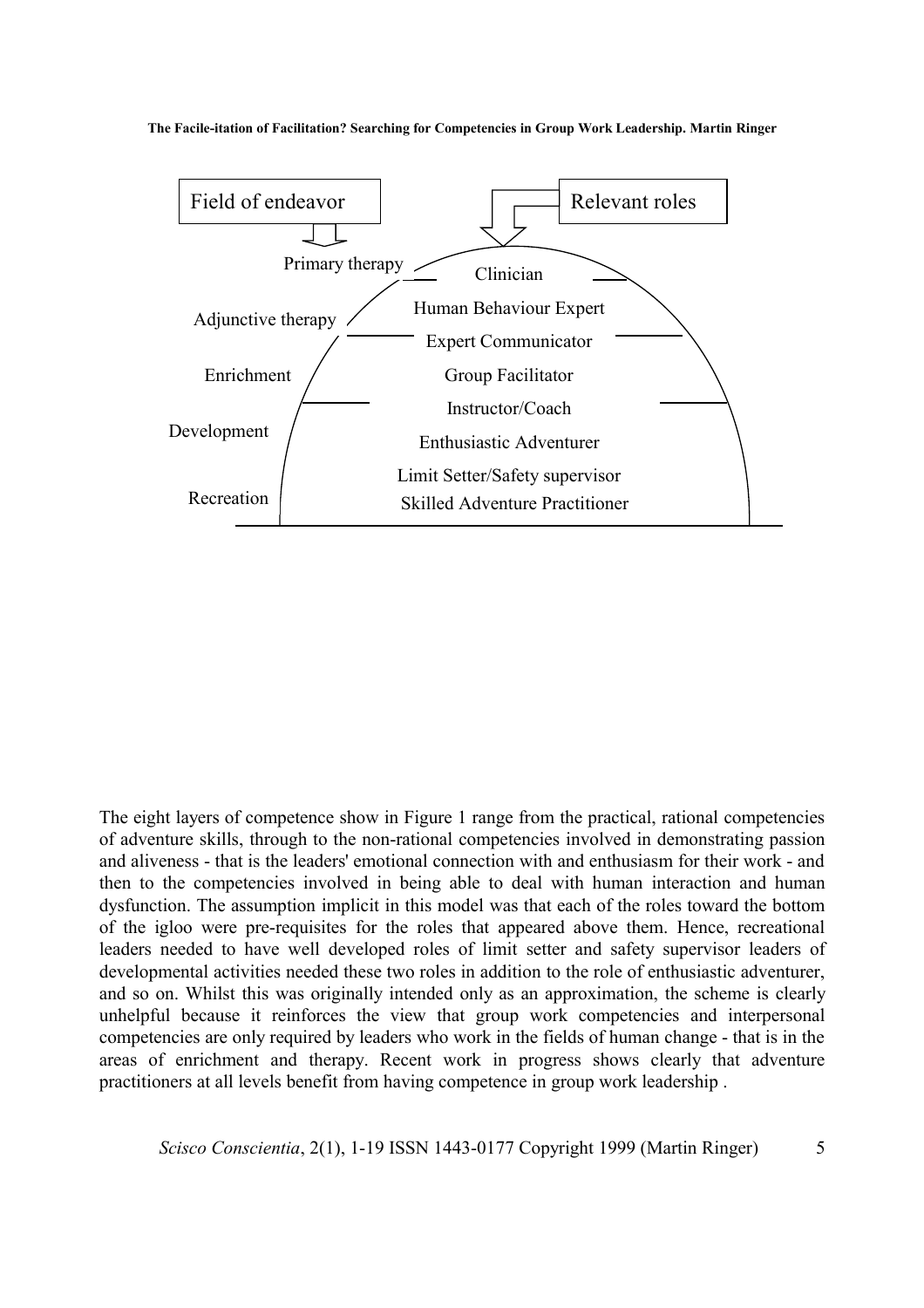Furthermore, an examination of Priest and Gass's (1987) model of competence shows a limited acknowledgement of the need for experiential educators to have high levels of competence in dealing with the emergent aspects of groups. Their text provides excellent algorithmic methods that form the procedural backbone for inexperienced group leaders, along with extensive underpinning theory. However, unconscious and emergent aspects of groups are not described. There seems adequate justification for looking again at competencies required by group work leaders in adventure education. Hence, the exploration that constitutes the remainder of this paper is intended to provide an extension to current thinking about the role of and requisite competencies of leaders of experiential groups in many different settings. The material presented below is not unique, and in fact parallels work currently being conducted in Belgium by Johan Hovelynck (personal conversation, August 1999). Nonetheless, the outline below is offered as a basis for further discussion.

Six perspectives on group leadership competencies

In the following sections, six perspectives are taken on effective group functioning, and for each perspective some thinking is offered about the competencies required by leaders. It is acknowledged that leadership competency is only one of many factors that leads to successful groups. In the interests of brevity, other factors are not considered in this paper.

The six perspectives chosen are:

1. The **task and activity** perspective, where the focus is on the group's success in identifying and pursuing its primary task and the group's success in carrying out the activities that enable it to achieve its task.

2. The **structural** perspective, where the focus is on the existence and awareness amongst group members of the roles, authority and boundaries that are required to enable the group to function well.

3. The **relational** perspective, where the focus is on the quality of interaction and linking between key elements of the group, including members, leaders and the environment in which the group is working.

4. The perspective of **efficacy**, where the focus is on how effectively each participant in the group deals with the activities, roles and structures that group membership demands of them.

5. The **internal management** perspective, where the focus is on how well each participant manages his or her own (conscious and unconscious) inner emotional and imaginative world in order to gain benefit from the group and in order to support others.

6. The **group climate** perspective, where the focus is almost entirely on unconscious processes involving the group-as-a-whole and the way in which these unconscious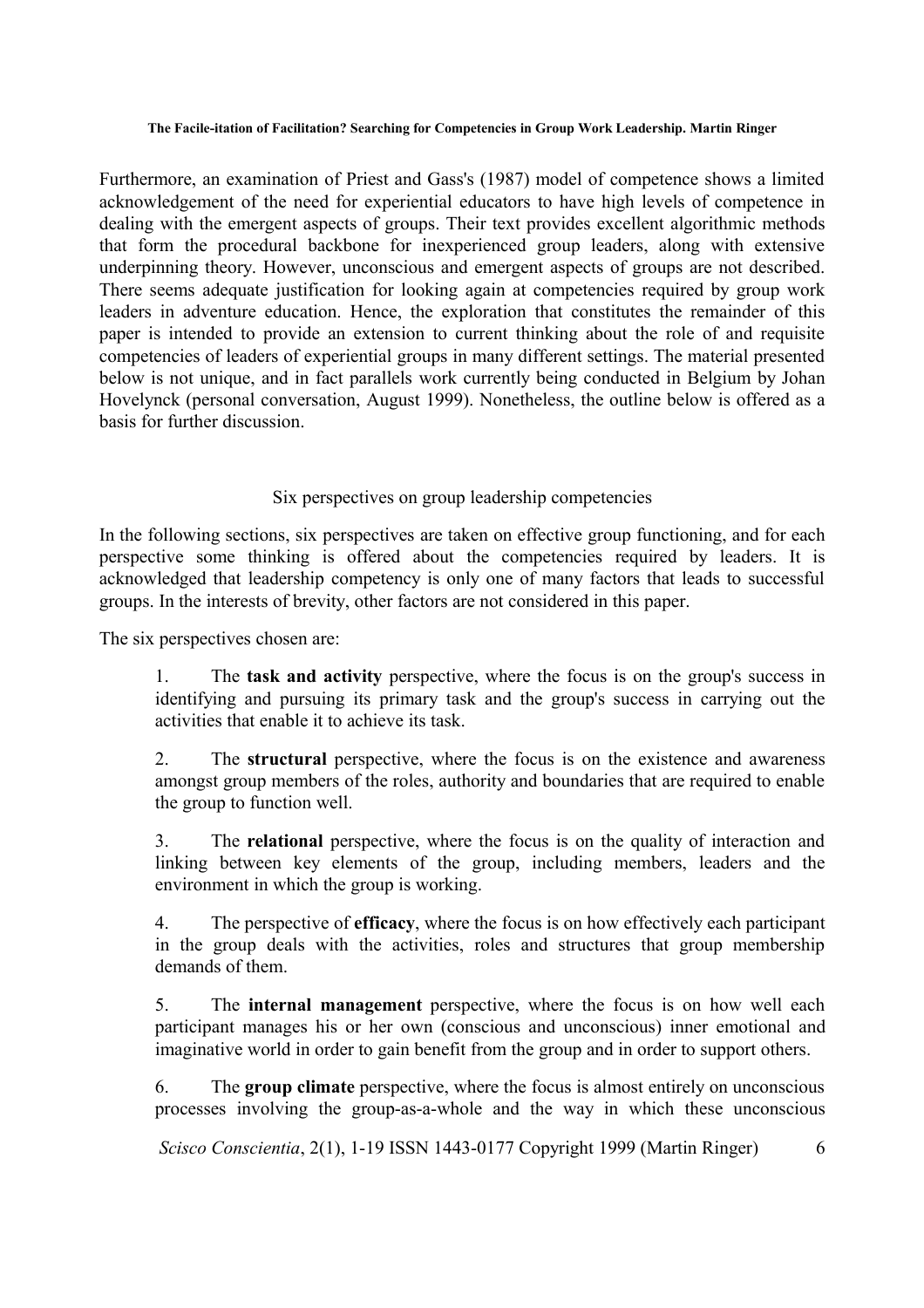elements support or detract from the group's functioning. (Derived from the Layered Systems Model ).

Clearly, each participant will have a place in supporting the group's actions towards achieving its goal. Neither the group alone nor the leader alone has it in their power to ensure effective group functioning. The group and leader are all a part of an interdependent system. Even so, this paper focuses primarily on the competence of the leader to assist in facilitating the group to enhance the level functioning as viewed from all six perspectives. Some suggestions about leadership competence are made under each of the six headings below.

# *Task and activity*

The primary task of the group establishes the reason for its existence. This primary task, when agreed amongst participants, facilitator and any other agent/agency that has a say over group resources, gives participants the authority to support or to challenge the leader in his/her facilitation of the group. Accordingly, the ability to establish with the group its primary task is a core competency. Whilst each group will have a different primary task, there are patterns in the nature of the primary task that have been well documented.

Group leaders will be better able to assist their groups to establish the specific task for the group if they (the leaders) have understanding of one or more systems of categorization of group primary task/purpose. One form of categorization for experiential learning groups was originated by and later modified by a number of different authors. This classification system outlines four levels of category for group primary task, as shown in Table 1.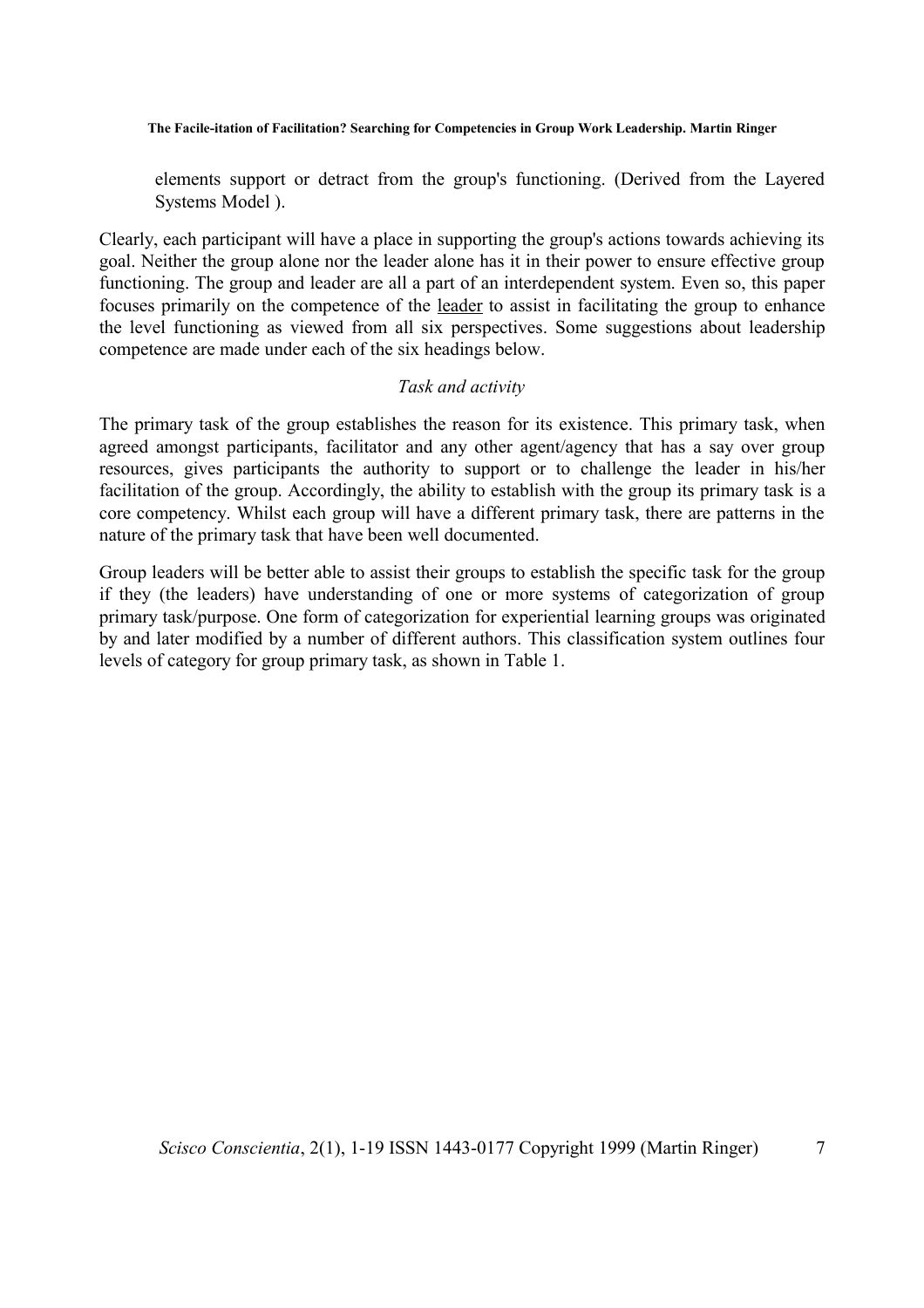### Table 1

*Goals for adventure experiences* (From Ringer & Gillis, 1995)

|                                | <b>Recreation</b>                                              | Education/<br><b>Training</b>                                                                                                   | Development                                                                                                     | Psychotherapy                                                                                                                     |
|--------------------------------|----------------------------------------------------------------|---------------------------------------------------------------------------------------------------------------------------------|-----------------------------------------------------------------------------------------------------------------|-----------------------------------------------------------------------------------------------------------------------------------|
| Primary Goal<br>(Primary task) | Fun, laughter,<br>challenge,<br>excitement,<br>initiative etc. | Change in sense<br>of identity or<br>self-concept.                                                                              | Learning<br>associated with<br>a <i>generic</i> theme<br>such as<br>cooperation,<br>communication<br>and trust. | Learning about<br>interpersonal<br>processes that<br>will be applied<br>with<br>participants<br>significant<br>others.            |
| Distinguishing<br>features     | May be<br>therapeutic, but<br>focus is on<br>enjoyment.        | Often<br>associated with<br>learning for an<br>occupation,<br>vocation or<br>course of study;<br>often used with<br>work teams. | Associated with<br>the desire to<br>improve<br>behavior in<br>important<br>relationships.                       | Often (but not<br>always) applied<br>to remedy<br>personal<br>dysfunction.<br>Usually<br>preceded by<br>assessment of<br>clients. |

In Table 1, adventure experiences are classified into categories of recreation, education/training, development and psychotherapy. The progression from recreation to psychotherapy implies decreasing focus on fun as a goal and increasing focus on improving the psychological functioning of group members.

Another form of classification originated by members of the Association for Specialists in Group Work (ASGW) divides groups into four categories:

1. Task/work groups: task forces, committees community organizations, discussion groups, study circles, and learning groups that serve to accomplish identified work goals.

2. Guidance/psychoeducational groups: Educational groups that teach group participants knowledge and skills for coping adaptively with potential and/or immediate environmental challenges, developmental transitions, and life crises.

3. Counseling/interpersonal problem solving: Groups that offer interpersonal support and an environment for problem solving in which common career, educational, personal, social and developmental concerns can be addressed.

4. Psychotherapy/personality reconstruction: Groups that address in-depth psychological disturbance through reconstruction of major dimensions of group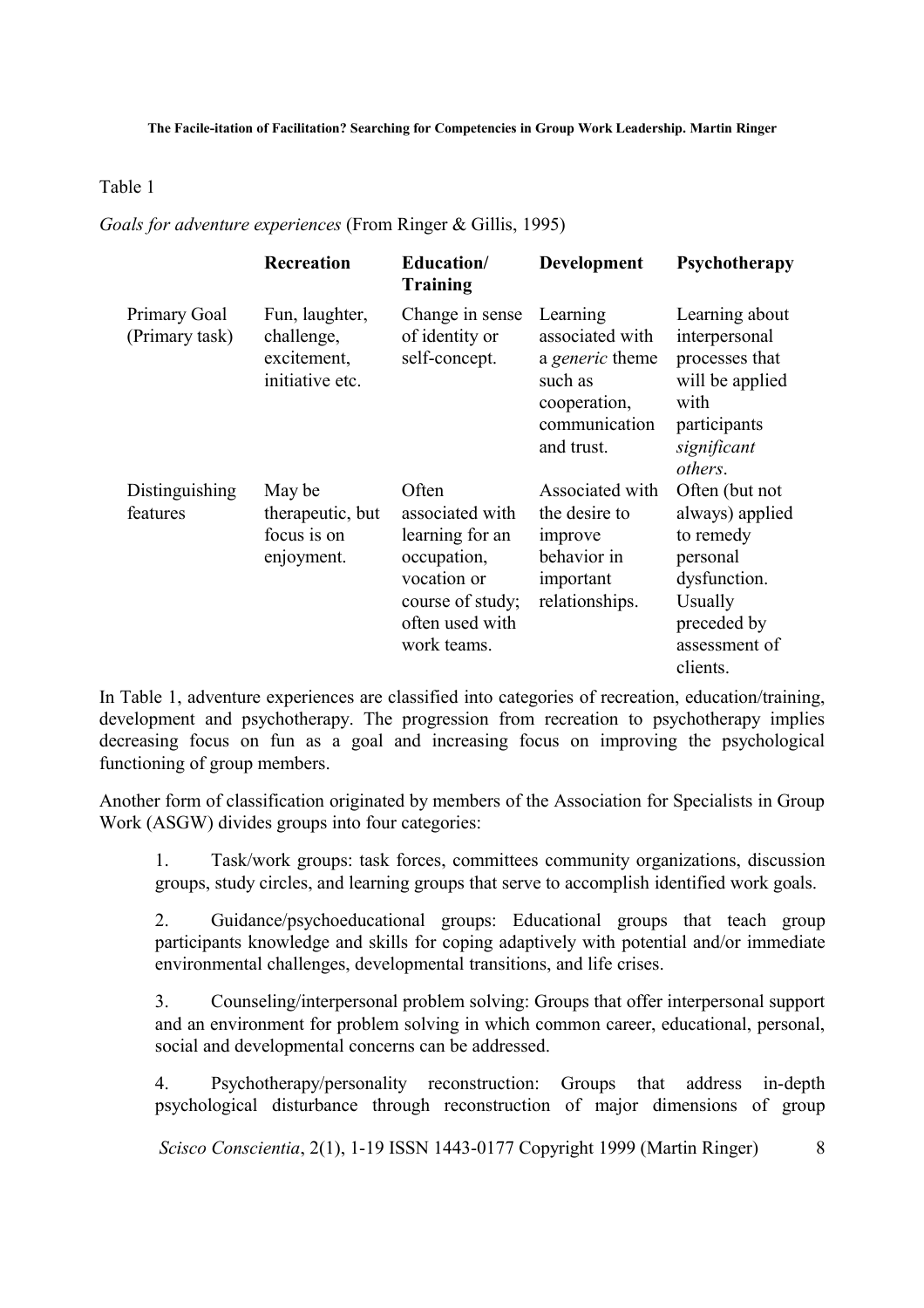participants' personalities. (ASGW, 1992, cited by Waldo ).

Both of the above classification systems for the primary task of groups provide a conceptual framework from which practitioners can establish with their groups the goal for each group in their care. The conceptual framework is used by the facilitator as a guiding principle while he or she negotiates with the group to establish the specific primary task for the group. For example, the primary task for a work place team might be to "Improve the quality of interaction in this team so as to improve productivity and satisfaction of team members." This primary task would fit into the "developmental" category of Gillis et al and into the Guidance/psychoeducational category of the ASGW classification.

A further competency required by group leaders is the ability to take into account the potential conflicts that arise between the goals of group members and other stakeholders. This competency requires the group leader to be able to perceive and act on the unspoken and often unconscious aspects of organizational culture. In the case of work groups, managers and other branches or divisions of the corporation may have wishes that are different to the wishes of groups member and many of these wishes may be communicated in subtle ways rather than directly. Similarly, a facilitator who works under the administrative umbrella of a therapeutic organization needs to be able to adapt his or her style to match the expectations of the host organization. A further challenge arises from the tendency for all groups to create unconscious collusion and hence act "as if" the group exists to conduct a primary task other than the one to which the group has previously consciously agreed . The group leader is inevitably involved in this unconscious collusion. To notice one's own collusion, to catch oneself and to be able to act in ways that refocus the group on the actual primary task requires a high level of competence on the part of the leader .

Another significant competency in the area of task and activity is the ability to conduct activities that facilitate the group to make progress toward reaching their primary task. These skills vary widely depending on the category of primary task and consequent psychological level at which the group is to operate. For example, a task group facilitator may use structured activities such as brainstorming or focus group process but the "director" of a psychodrama group with families will need the many competencies derived from the fields of family therapy and psychodrama. Whilst the group leader needs to have learned the competencies relevant to his or her field of specialization, there will be many times when the complexity and speed of events in the group are so confusing that it may be difficult to select the appropriate technique for a given time. Secondly, the emotional impact on the leader of some events creates a temporary disabling of that person's ability to function. Instead, the challenge of managing intense feelings takes over. Accordingly, the ability of leaders to manage their own internal emotional/psychological worlds becomes a core competency. This is addressed later in this paper under the heading "Internal management".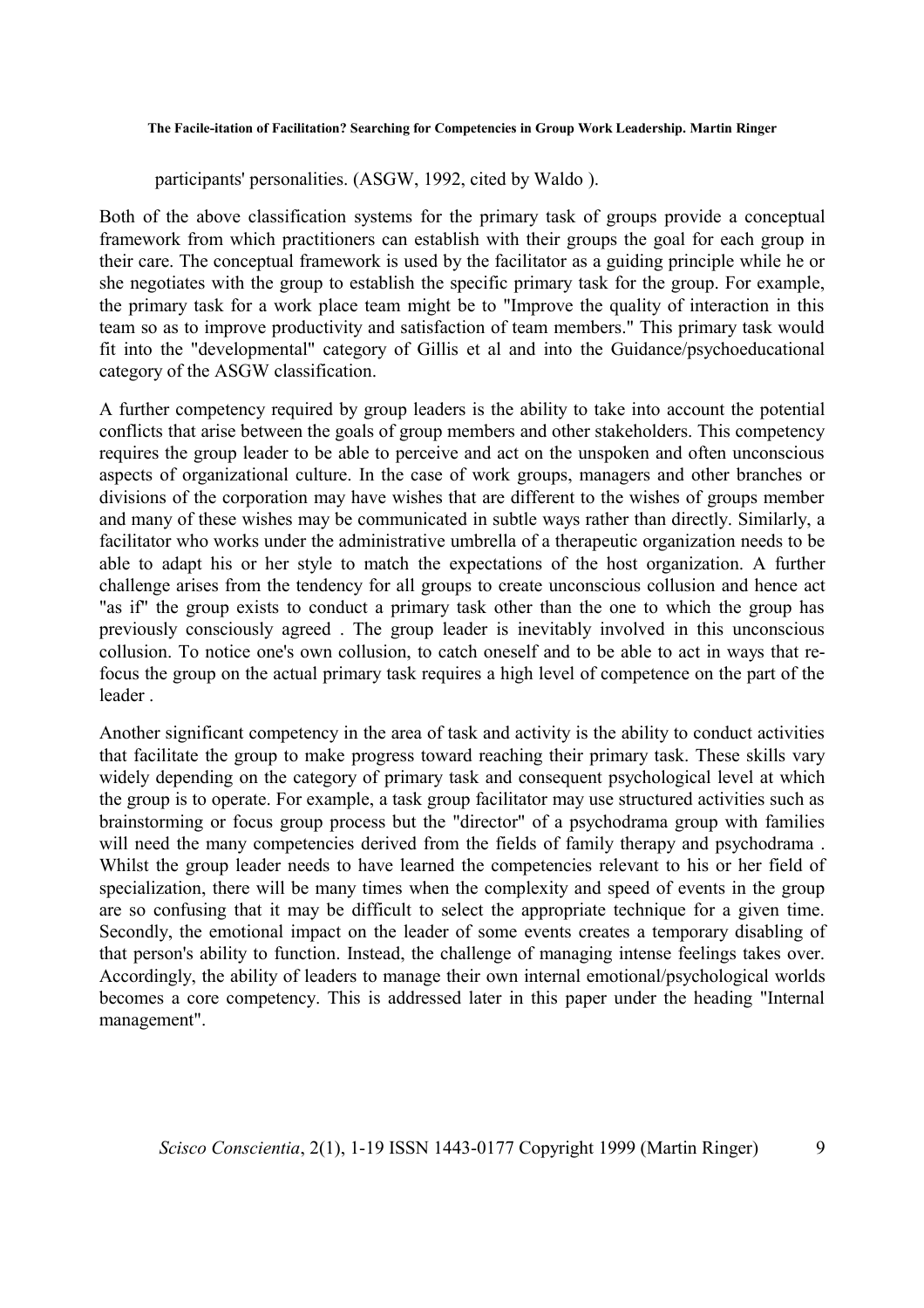## *Structural*

Competencies at the structural level are those involved in establishing adequate structure in the group and around the group. Primarily, these are boundaries and roles. Critical boundaries are those of time and territory. As described elsewhere , time boundaries are the marker points in time that enable a group to know when it starts, breaks for meals etc and ends. Time boundaries are also essential for marking when participants and leaders change their activities and roles. Territory boundaries are real physical constraints on where the group can conduct its activities, as well as agreed physical zones within the group space that determine what roles participants will take when in each zone. A good example is the psychodrama stage, where entering the stage area requires participants to shift from current reality to the reality that is being enacted in the psychodrama. In outdoor activities safety requirements have a great deal of influence on the territories used by groups and the nature of activities and roles that are allowable in each zone.

Formal roles provide a second form of structure for groups. Clarity about roles enables the group to work towards its primary task. Lack of clarity may result in a group acting as if its primary task is to achieve role clarity - rather than the primary task for which the group was formed. Key roles are those of facilitator, analyst, leader, director or conductor. Each of these roles implies a leadership function where group members are being led. Co-leadership involves negotiation between co-leaders to achieve clarity about who is enacting the leadership role at any moment in time. Confusion, ambivalence or conflict about roles between co-leaders will quickly lead to difficulty and anxiety in the functioning of the group.

Group members also have formal roles that they enact in the progress of the group, though this is sometimes not well understood by group leaders. The role of 'learner' is just as distinct as the role of 'leader.' The formal roles of participants also vary from time to time in some groups where participants take different parts in the group. Small group discussions are one example where participants often report back to the whole group after the discussion. Less obvious is the role differentiation that occurs when specific techniques like psychodrama are used in group work. In such cases, group members need to be informed about role expectations and sometimes coached to learn how to take on their formal roles as participants.

Any roles and role relationships that are not identified in the formal structure of the group will emerge through the interaction as "informal roles". These informal roles form a part of the focus through the *relational* perspective- described in the next section. Additional leadership effectiveness can be gained from having an awareness of the different formal roles that a leader can take and by having the ability to move from role to role, depending on the needs of the group at the time (Priest & Gass, 1997).

Other roles that need to be clarified in groups are observer, volunteer, recorder and researcher. These roles carry an implication of observation or non-authoritative interaction with the group. As such, they attract transference that is often tinged with suspicion that comes from a lack of interaction with the group. This lack of interaction can evoke phantasies<sup>1</sup> that the observer is hostile or malicious. Hence, it can be useful to clarify with the group of the kind of behaviors that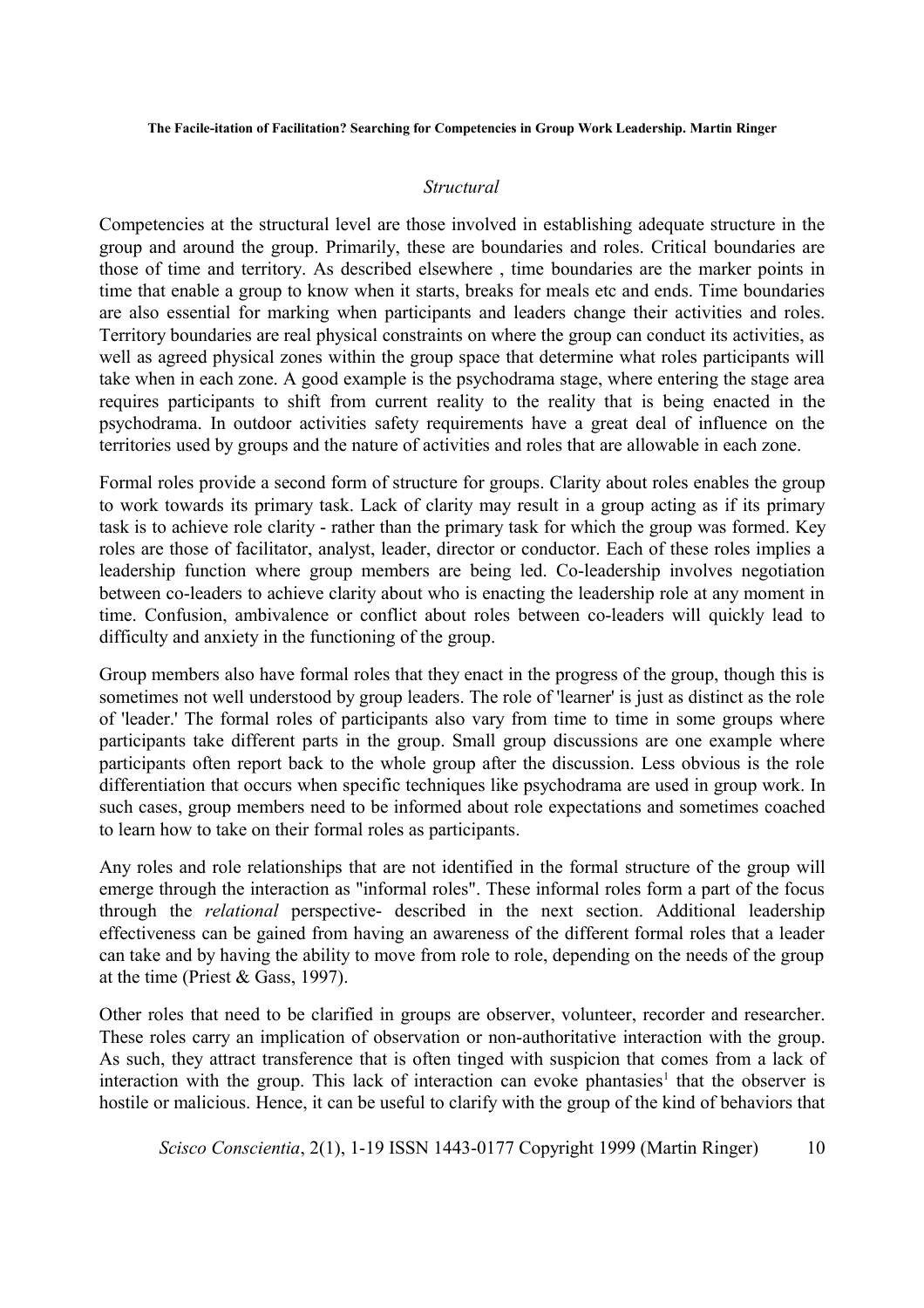are expected from the relevant role.

An essential part of the structure of a group is the appropriate utilization of authority. This includes the personal authority of the designated leader. This personal authority is derived from the leader's appropriate confidence in his or her ability to enact the relevant leadership role. Personal authority results from a sound capacity to manage one's own internal world of feelings and phantasies. In a later section we re-visit this idea in the area of "internal management". Authority is also often delegated by the organization that provides the professional mandate to run the group and often provides the resources. Examples are schools, therapeutic organizations and consulting organizations. However, the most significant authority in a group is its own authority to work towards its primary task. In well-facilitated groups, this authority is usually delegated ("upwards") *by the group to the leader* once the group has agreed on its primary task .

There are numerous forms of "contract" that are used to reinforce the structure of groups. These include verbal agreements between leaders and groups, written contracts between groups and umbrella organizations, indemnity contracts, health release forms, and so on. A significant competency is to know what types of agreement or contract are appropriate for any group at any particular time in its development. Even the advertising flyer for a group forms a significant part of the structure of a group. Another useful competency is that required to interact effectively with the group so as to arrive at a suitable contract or agreement.

### *Relational*

The relational perspective provides a view of relationships between key elements in a group. The word "relationship" somehow has a static quality about it, but the quality of interaction between group members and other group members, between group members and the leader is of crucial importance. This quality becomes visible as *patterns* of interaction as the group proceeds. The main elements that are considered from the relational perspective on groups are people and the informal roles that they enact, but some other elements like the group primary task and the organizational context are also relevant here.

The competence that is most relevant here is the leader's capacity to work with the group to build and maintain the links that enable the group to function. Sociometry, the study of relationships, is a useful area of competence in working effectively with relationships between people. Other links are important though. These are shown diagrammatically in Figure 2.

 $"$ 

Figure 2: Links between group members, group primary task and group leader. (Not showing sub-groups).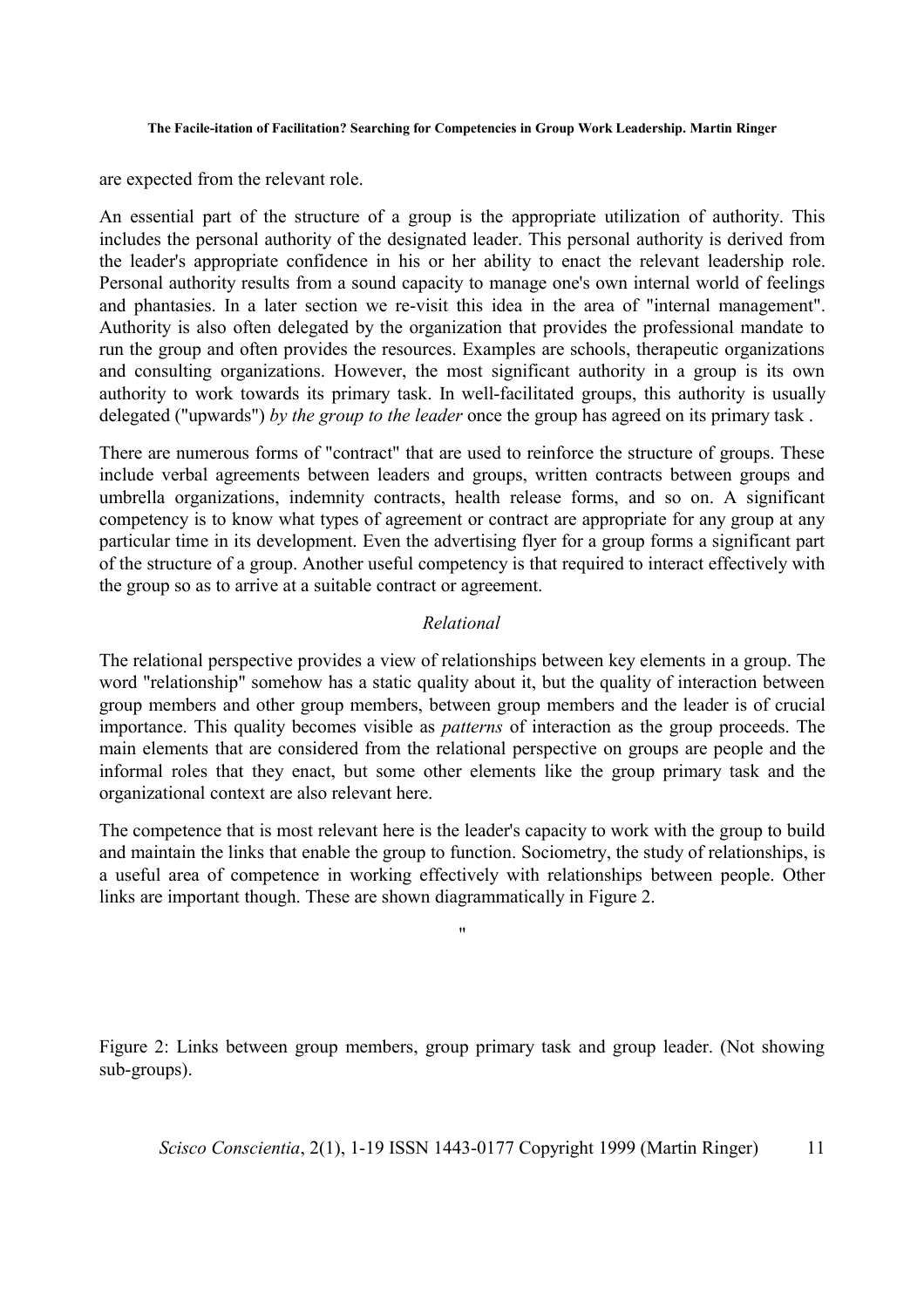

These links, as shown in Figure 2, are between:

- 1. Each of the group members and the primary task
- 2. The group leader and the primary task
- 3. Each of the group members and others
- 4. Each of the group members and the leader
- 5. The group leader and each of the group members
- 6. Group members and the group-as-a-whole
- 7. The leader with the group-as-a-whole.

These links are described in detail in Ringer (1999b) and so only a brief overview is given here.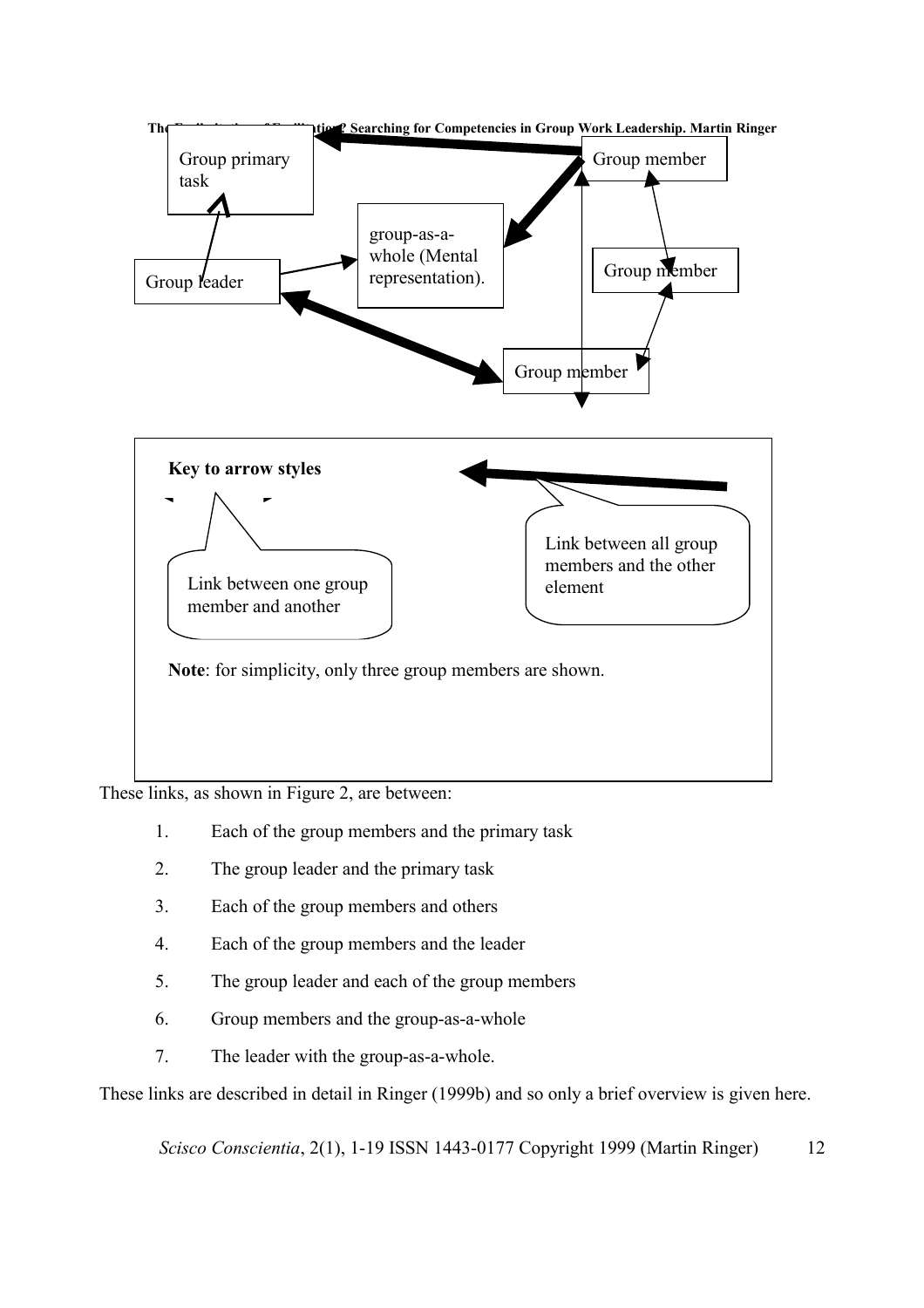The links between group members and the primary task, and between the group leader and the primary task are the essential foundations for any type of group, regardless of whether it is a task, educational, developmental or psychotherapeutic group. Task clarity provides the fundamental mandate for the group to exist. Hence, developing these links is an essential competency for group work leaders. However, the way in which the relationships between group members is related to the group purpose varies from one type of group to another. In task and educational groups sound relationships enable the group to focus on its practical or learning task and so provide the foundation for an effective group. In developmental/counseling and psychotherapy groups, strained relationships in the group may provide the grist for the therapeutic mill. In this case, the single-minded determination of the group leader to "fix" the relationships in the group will work against the effectiveness of the group in achieving its primary task - that of learning from the relationship difficulties.

Similarly, the nature of the relationship between the leader and the group provides essential information about the group itself, and so a lack of comfort in this relationship can sometimes enhance the functioning of the group, for a time anyway. This topic is covered extensively in group work literature under the term "countertransference." Finally, the various natures of the relationships of the leader with the group-as-a-whole and between participants and the group-asa-whole provide essential information about the functioning of the group, and so can be used as another element in the complex progress towards the group achieving its goal. The relationships between the leader and the mental representation of the group-as-a-whole and the relationship between group members and the group-as-a-whole operate primarily at an unconscious level. Given their unconscious nature, these relationships are dealt with later in the section on group climate.

All groups evolve an internal structure and so any roles and consequent role relationships that are not included in the formal structure will emerge as informal roles. If, for instance, a formal group leader consistently fails to negotiate and act on time boundaries, one or more of the group participants will begin to take on the role of timekeeper. Other informal roles emerge in the group, not because they fill a deficit in the formal structure, but because of unconscious patterns of communication that inevitably occur in groups. Group members bring to the group their internal working models of themselves and their place in the world. These unconscious expectations are communicated in subtle ways to other group members. Gradually, group members shape each other's behavior through repeated acts of communication and different members adopt clearer patterns of behavior that can become more restricted in their range as the life of the group evolves. Role differentiation is one measure of the maturity of a group, and the emergence of helpful roles in a group can add to its effectiveness. However, role differentiation through projective identification involving negativity can lead to serious problems such as scapegoating .

Finally, on the topic of the relational perspective, there are other aspects of linking between elements of a group that exist at unconscious levels. Links occur at spiritual, emotional, sexual and intuitive levels as well as the more rational/cognitive levels. The leader and individuals in the group form a complex dynamic interdependent human system that functions in ways that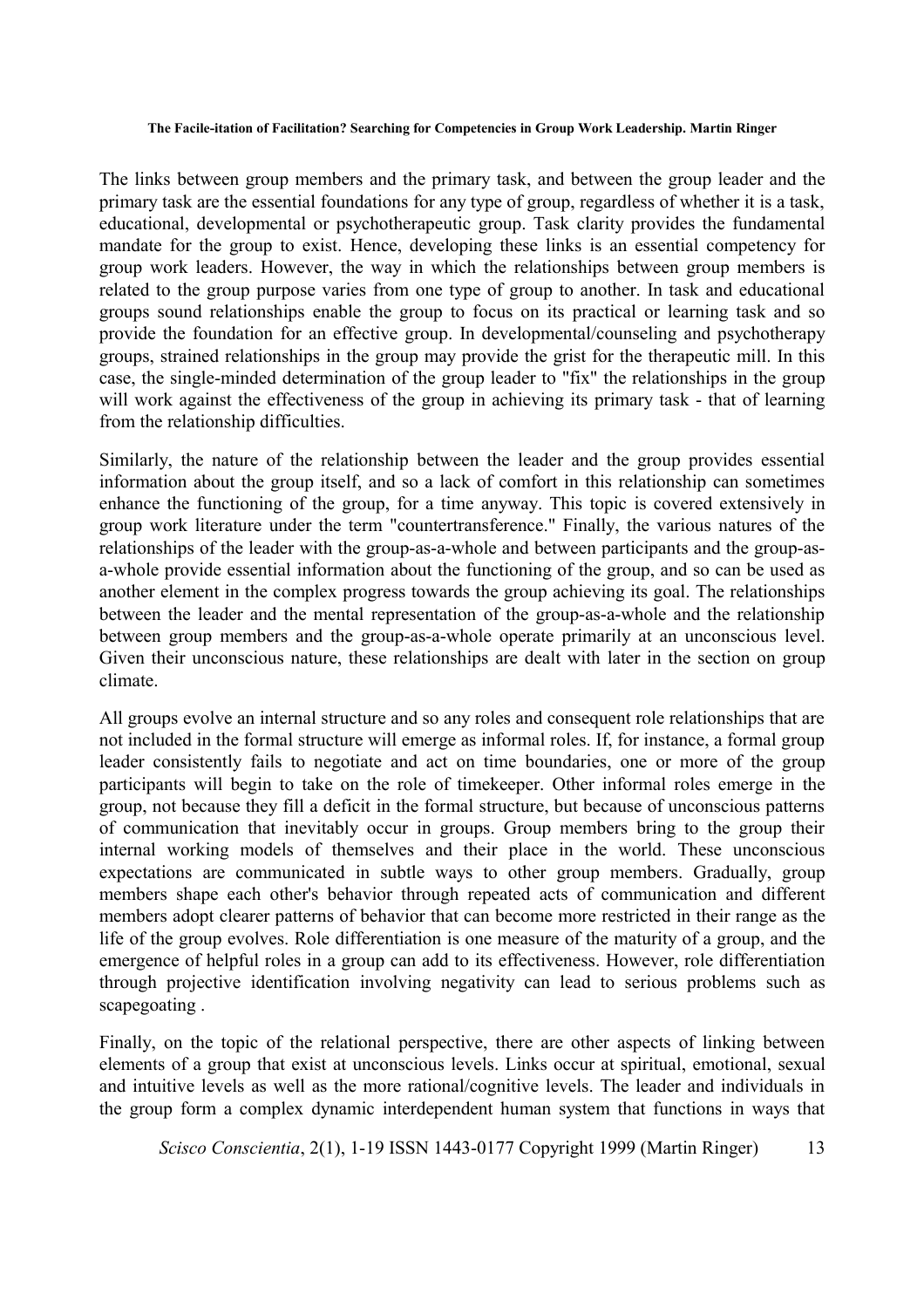often run counter to rationality. A key competency is that of managing the complexity of linking, much of which occurs beyond immediate awareness. Having an understanding of the factors described in the section on group climate enhances this competency.

# *Efficacy*

Each group member needs to be competent to perform the role that he or she performs in the group. There are two main types of role. The first is that agreed to in establishing the purpose and formal structure of the group. For example, a psychotherapy group consists of leader(s) and participants. The participants agree adopt the role of client, and usually the conditions of that role are specified in setting up the group . These conditions include such things as the level of participation, the nature of participation, expectations about disclosure etcetera. Examples of the main formal roles in different types of group are: 'Learner' for educational groups; 'client' for counseling groups; 'patient' for psychoanalysis groups, etcetera. Just as people in organizations have job descriptions, members of groups have the equivalent role descriptions. The "full value contract" for adventure education groups provides the essence of the role description, whereas for psychoanalytic groups Anzieu's "rules of diagnostic groups" provide role descriptions for participants and leaders where expectations of each role are specified.

The second aspect of role that participants enact is that of the informal role, as mentioned earlier under the heading of *Relational* aspects of group functioning. Leadership effectiveness can be enhanced by considering that group members will, through such unconscious processes as projective identification, allocate roles amongst themselves whether or not the leader facilitates the allocation of formal roles.

Whilst the major focus in group leadership is on the competency of the group leader, it is also important to focus on the competence of group members to enact their roles in the group. Thus an important competency for leaders is that of supporting and coaching group members in the development of their competence to take useful active parts in the group. Secondly, group leaders need to have the judgement that enables them to effectively screen out potential group members whose personal competence is not up to the standard required for the group in question. Occasionally, leaders will need to remove a member because the member does not have the capacity to take part in the group, even with coaching. Perhaps one of the most difficult tasks ever undertaken by a leader is to work simultaneously with an unsuitable group member and with the group so as to remove the group member. The group member in question is likely to feel extremely threatened, and the remaining group members will have a heightened sensitivity to the risk that they too, will be asked to leave. Very high levels of competency in group leadership are required to deal with this thorny issue.

To summarize from the perspective of participant efficacy, leaders need to be competent at supporting the competence of *participants* to be effective group members. The relevant leadership competencies include coaching and supporting participants in adopting and enacting appropriate roles, setting and enforcing limits, and empowering participants to make the most of the developmental space that is created by the group itself.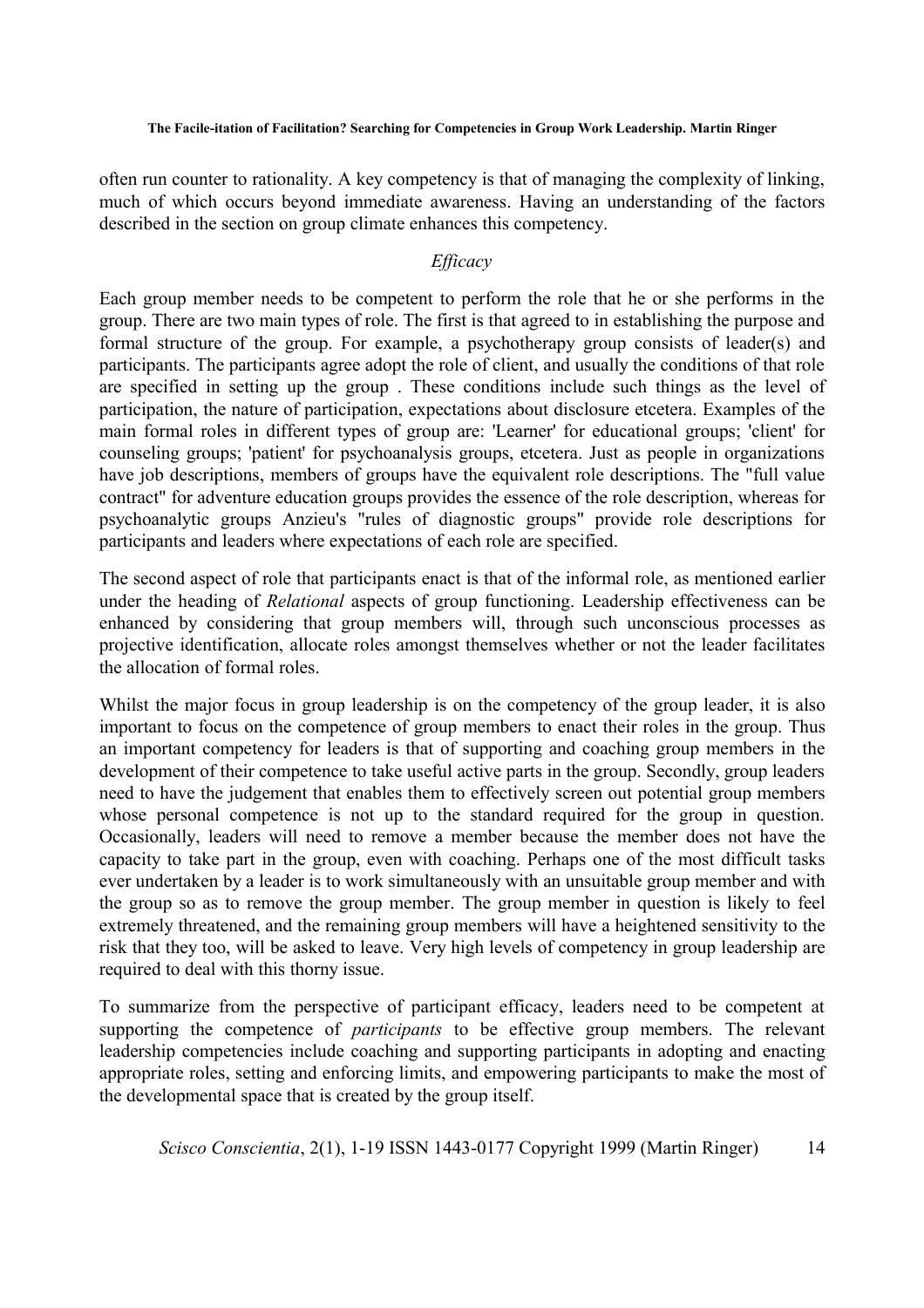### *Internal management*

I sometimes think that at almost any time in any group, if we stopped to ask group members what they were doing, most might say "I'm working on managing my internal world so that I can participate effectively in this group." In reality many people do not have the self-awareness (or self absorption!) to know that they are actively managing their emotional state, but perhaps if they did have that awareness we might get the response above that I imagine. In other words, an essential competency for group leaders is that of facilitating group members in the process of managing their internal/emotional worlds. This is the case for all kinds of groups, not just for therapy groups. I derive this view from the observation that many people seem to be competent to do many things in life, but once they reach a certain point of emotional or psychological stress, they lose their competency. So in order for group participants to retain the competencies that they already have in participating in the functioning of the group, we need to assist them in managing their internal worlds so as to retain access to those competencies.

A second aspect of group members' internal functioning that calls for specific leadership competencies is that of projection and projective identification. Leaders need to be able to identify when group members are losing their effectiveness through projective processes and need to be able to intervene in helpful ways. Projection involves the unconscious disowning of aspects of self that create excessive anxiety or threaten the person's ideal view of him/herself. Not only is this aspect of self disowned, but it is also perceived by the person doing the disowning to be a characteristic of another person. At times the disowned aspects of self can be projected onto an inanimate object, the environment or an organization. In other words the "badness" is projected onto the other person or object. Rather than face the disturbance of having to acknowledge that this person him/herself has a characteristic that he/she perceives to be undesirable, he/she 'finds' it in someone else or something else. Of course in groups there are plenty of other people who can be identified by one group member as having undesirable characteristics. For example, a group member (Sam) who constantly smiles, quickly finds another group member (Sally) to be aggressive and rude. What Sam does not realize is that his idealized picture of himself is that of an amiable person who is tolerant of others and nice to everyone. Accordingly, he is terrified of the inevitable presence in his own functioning of intolerance and aggression. As soon as another person in the group shows intolerance and aggression, Sam jumps to point this out, thereby completely avoiding having to face his own intolerance. The combination of projective processes operating in a group leads to members adopting roles in groups that are the sum of their own preconceptions of whom they are, plus the internalized projections from all other members of the group. The internalization of others' projections is the early stage of projective identification . References to other material on projective identification can be found in the Appendix.

Leaders, too, are active participants in the complex matrix of projective processes that occur in groups and hence they are influenced at unconscious levels by the unspoken undercurrents in the group. These unconscious influences are most often experienced by the leader as feelings and intuition.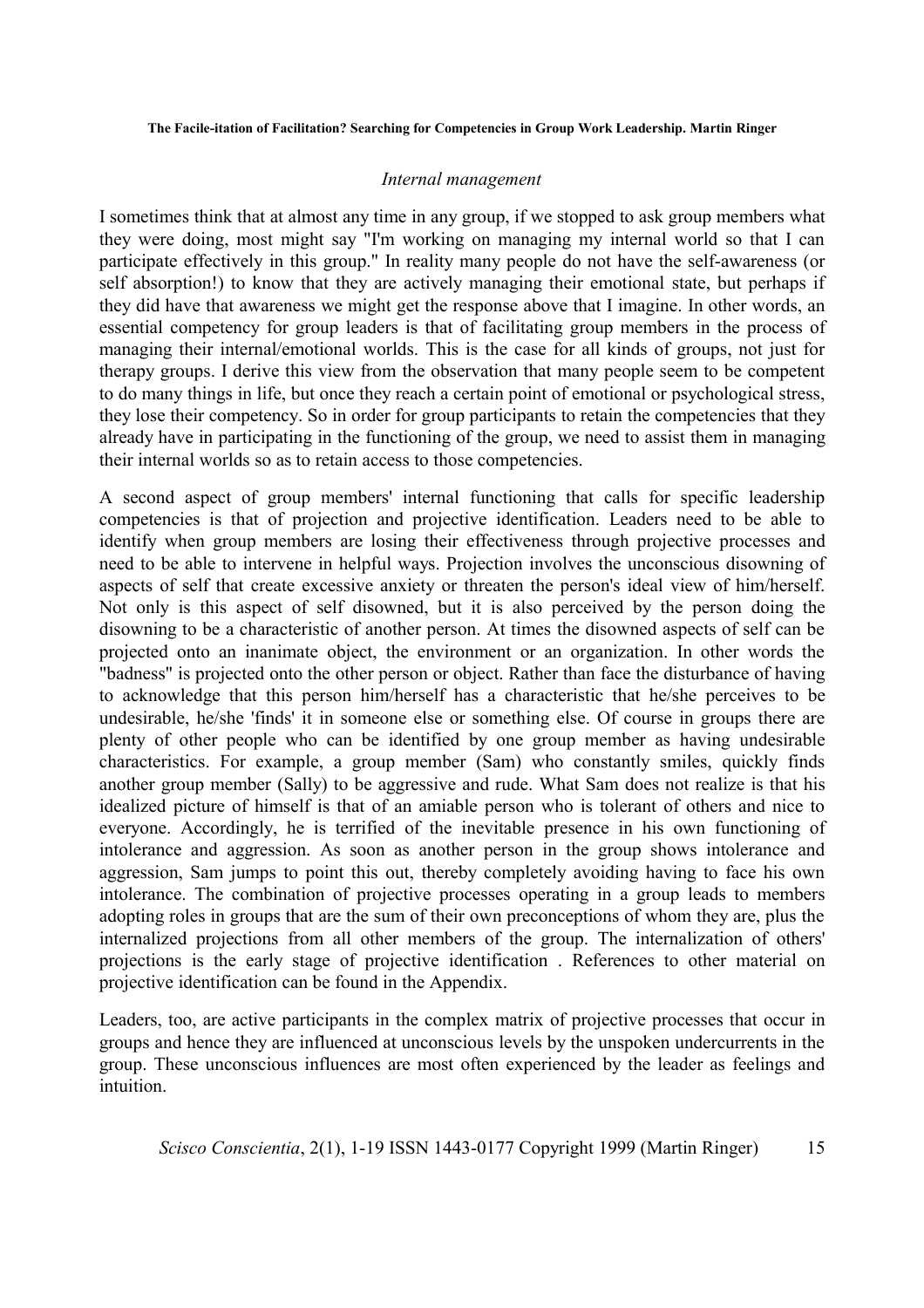Not surprisingly, then, group leaders need to be highly effective at managing their internal worlds so that they retain their competencies as group leaders. In summary, competence to lead groups is dependent on two concurrent factors:

- 1. The skills, abilities, knowledge and attitudes required for the task
- 2. The ability to manage one's internal world so as to retain access to those competencies.

As mentioned earlier, in order for a facilitator to be able to choose an intervention, he or she needs to have some idea about what is happening and what needs to change. Awareness of what is happening in the group is derived directly from the group leader's awareness of his or her own emotional/intuitive state because that provides information about what is occurring at an unconscious level in the group. In other words, the group leader's own emotional state is inextricably linked with the emotional "field" that exists in the group. The group leader's own emotions are the thermometer or perhaps litmus paper that reads the nature of the patterns of unconscious interaction in the group.

You might object, "But my emotions are affected by my own pathology, neuroses, and other unresolved stuff that I've got going on. Surely my own emotions are a very unreliable way of sensing what is going on in the group, purely because of this 'corruption'?" "Anyway", you might say, "I'm already influenced by unconscious processes in the group, so how could I possibly identify my part in all of this?" You might point to deaths and accidents that have occurred in outdoor programs. Your could well remind us that through an exclusive and unquestioning focus on the perceptions of group members and leaders it is possible for groups, including the leader(s) to become caught up in a an illusory disconnection from important issues in the group and in the environment. Real physical dangers might be dismissed or ignored by groups that have built an illusion of invincibility. Sick starving or hypothermic group members might be collusively labeled as 'complainers' and left to suffer or, in extreme cases, be left to die. These objections are common and are reinforced by the so called scientific view that there is only one objective truth about everything that some unidentified 'unbiased' observer could identify.

The paradox about managing reality in groups is that there is not a *single* objective truth about what is going on in any group. Whilst leaders, group members and even whole groups can be caught in unhelpful phantasies, the observations, intuition and feelings of participants and leaders alike are what defines the 'truth' about what is going on. Leaders need to develop high levels of personal functioning to enable them to determine when it is likely that they are entering an unhelpful phantasy about the group. This is achieved at an individual level by the group leader knowing about and understanding his or her own idiosyncratic responses to others' behavior and his or her own habitual patterns of projection. Means of catching oneself entering a 'group illusion' are best gained through prior experience as a participant in such events, and through having a thorough understanding of unconscious processes in the group-as-a-whole, as discussed in the next section on 'group climate'.

Here, I provide an example of how my internal functioning can get me into trouble with groups,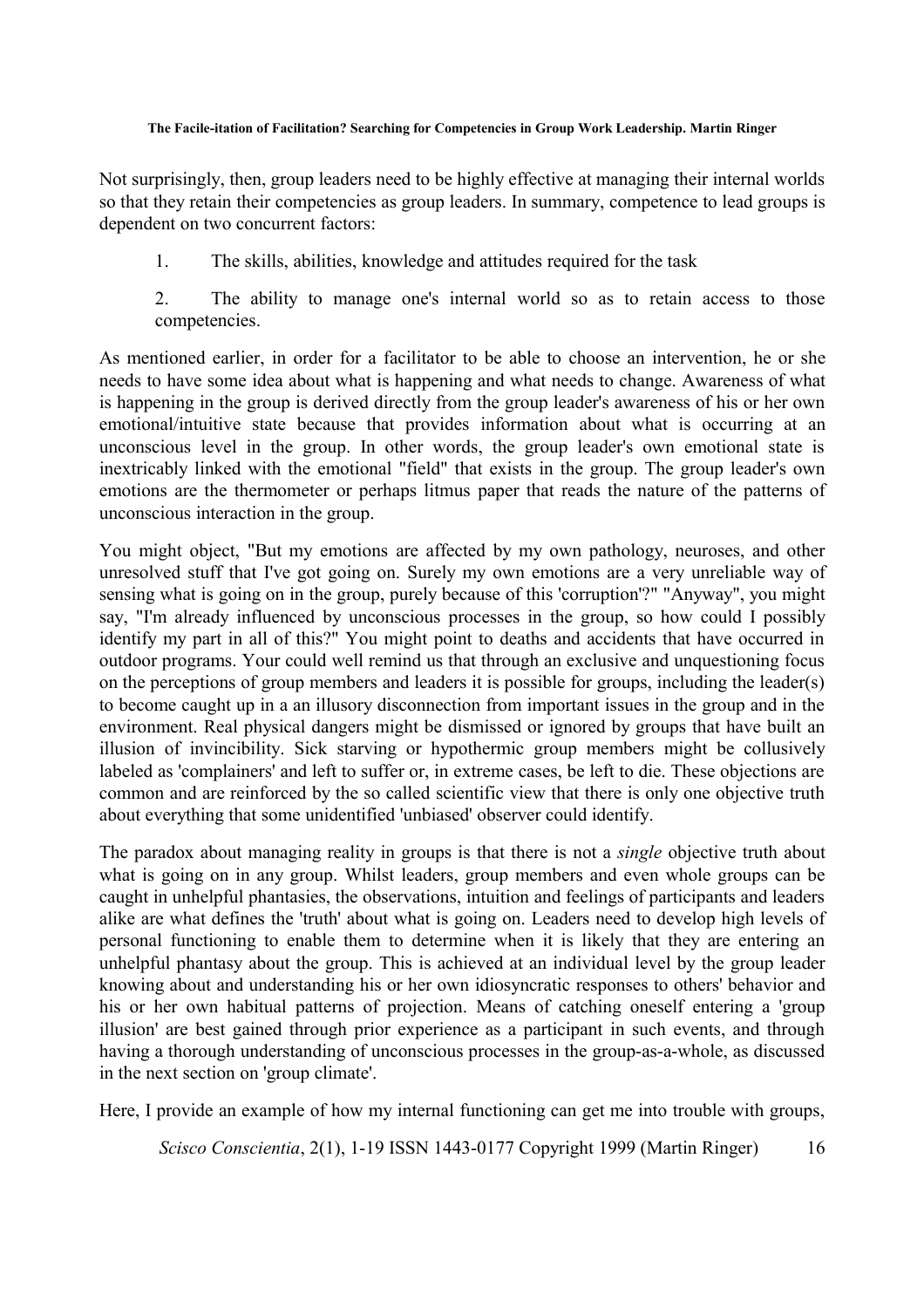and in particular with some male participants. Specifically I have a long personal history of difficult relationships with men in authority. When I have an arrogant pushy man as a participant in my group it is very likely that I will get angry. I then have the difficult task of deciding to what extent my anger arises from my unconscious perception of anger of other group members and to what extent my anger comes from my own unresolved issues with men in authority. This capacity to differentiate comes only with practice, professional supervision and patience, but it is a key competency for group leaders.

The simplest means of exploring one's patterns of perceiving and reacting to life events is to unearth our "internal working models." These are described more fully in the chapter in progress of my forthcoming book on groups:

Internal working models are personal, individualized "maps" of the way in which each person expects significant aspects of the world to interact with him or herself. Each aspect of the world is the subject of one or more working models. "The term 'working model' can be used to denote all the representations about the world and ourselves in it that we build in the course of experience, including people, places, ideas, cultural patterns, social structures and so on" . For instance, each person has a working model that includes expectations of how families should work. "...there are specialized forms of working model which can be defined as a set of conscious and unconscious notions about oneself as a person and the other as a significant figure in one's life." (Marrone , p 72). These specialized working models describe to ourselves the durable expectations about how other people will relate to us. .

Included in our internal working models is a set of expectations about how people should behave in relation to others - including ourselves. When another person behaves in a way that is significantly different to that determined by our internal working models, we feel shock or anxiety. Each person's internal working models prescribe different behaviors and so the shock and anxiety is experienced in response to different events by different people. Hence, the greater the extent of our awareness of our own internal working models, the greater the extent to which we can be aware that other people will react differently than we do.

A further factor in helping group leaders to manage their own internal worlds in ways that assist the group to achieve its purpose is the understanding of unconscious processes in human interaction, and more specifically in groups. These unconscious processes are described more fully in Stokes , Hinshelwood , Anzieu and Neri .

By now it will be obvious that there is no clean line that differentiates the unconscious functioning of any one person in the group - whether leader or participant - from the unconscious functioning of any other person. This potentially confusing insight can create difficulties for leaders who are seeking to influence the group, because they are faced with the challenge of influencing a system from the inside rather than being an external agent who influences the group from the outside. So as to support the competencies of the leader, new theoretical models are required that promote an understanding of the connection between group leader's feelings and the unconscious patterns in groups. The competencies derived from understanding the group-as-awhole are outlined below under the heading "group climate."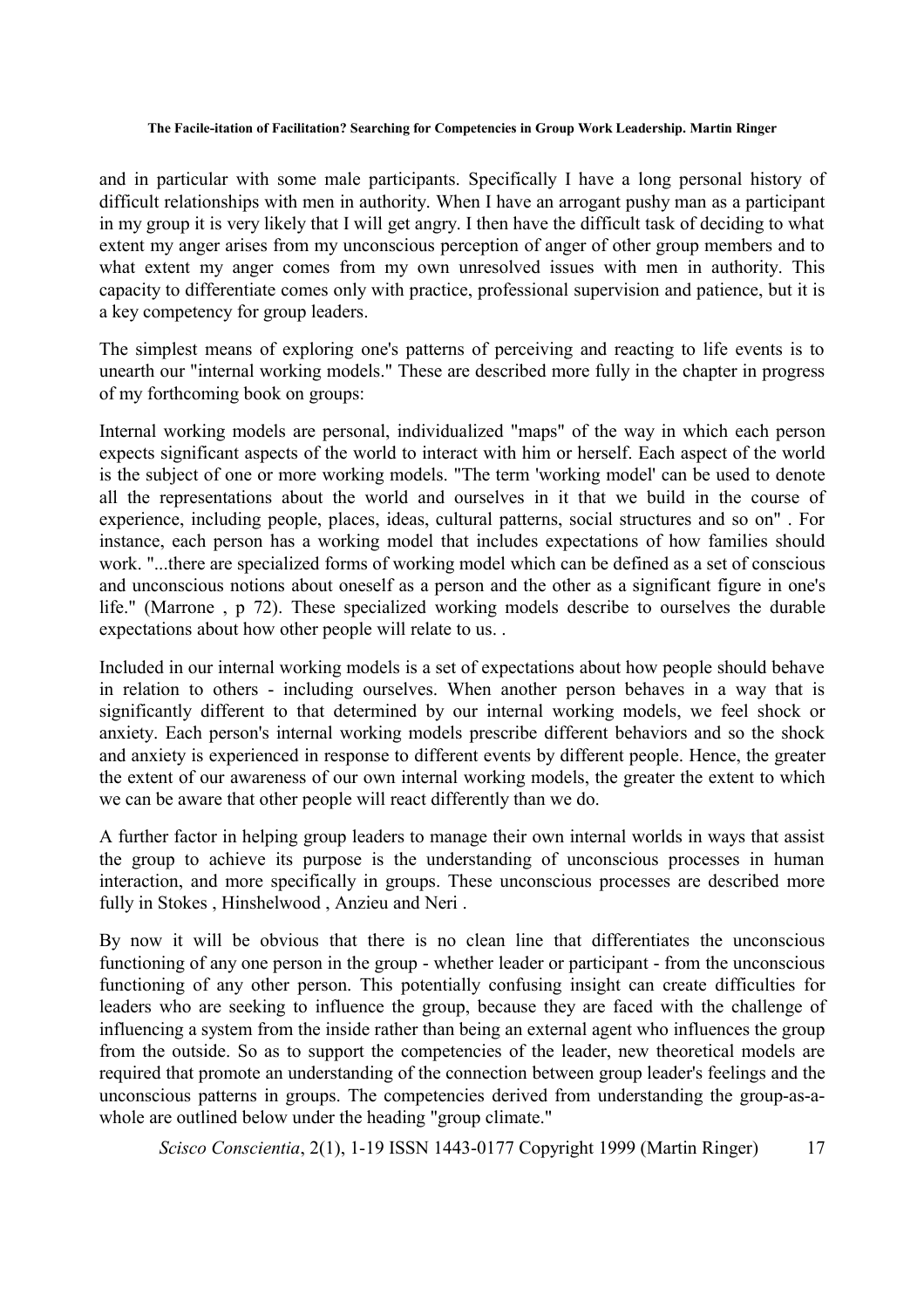# *Group climate*

The perspective on group leadership competencies that is described under this heading is primarily a symbolic one. No longer are rationality and logic prevalent means of understanding groups. Here we focus on the process of making meaning and building mental representations of the group. The key leadership competency is that of being able to perceive events and to intervene in the group at symbolic levels. The leader needs to understand his or her place as one that is strongly influenced, beyond his or her awareness, by the powerful unconscious processes which are operating in the group. Leaders who cling to the illusion that they are "in control" of events in the group are not able to operate from this perspective.

Rather, leaders who view the group-as-a-whole and watch for patterns of perception, interaction and influence are able to assist the group to work through its unconsciously expressed blocks to progress. Here, theoretical models which describe the group-as-a-whole provide the conceptual maps for the leader. Such models as Agazarian's functional subgrouping, Whitaker and Lieberman's focal conflict model, Neri's genius loci, Foulkes' group matrix, Bion's basic assumptions and Anzieu's group phantasy are all useful at different times in different settings.

Leaders who are competent to work with unconscious processes in groups will recognize that all other elements of the group both influence and are influenced by the unconscious life of the group. The *task* established for the group affects some aspects of the climate. For instance, a psychotherapy group will have a different feel to an educational group which is made up of the same members. The *formal structure* for a group has a major impact on its climate. In particular, groups with low levels of structure tend to be more fragmented, anxious, and regressed than groups with moderate levels of structure. The *relational* aspects of the group are an important contributor to the climate of the group. A group with strong links between members will develop a sense of robustness which is not present in a group where links are fragile or even hostile. Conversely, when the group climate contains suppressed hostility, links between members and the sense of containment in the group will feel weak. A sense of fragility or fearfulness will also emerge in groups where a number of individuals, or the leader, do not have the basic *competencies* to carry out their roles. Finally, groups where members are not capable of managing their *inner* emotional and psychological worlds will not feel robust and will not retain their sense of purpose because the insecure participants will project their unmanageable feelings onto other group members. Other defenses used by insecure group members are to attack the group leader or idealize him or her with a resulting over-reliance on the leader. Competent group leaders will recognize this plethora of pitfalls and will be able to respond effectively in ways that facilitate the group working effectively towards its goal.

As mentioned earlier, a further influence on group climate is that of the umbrella organization or "host" organization for the group. The assumptions and conditions that underlie an organization's structure will also influence any group that is held under the auspices of that organization. "Truths" about human nature and about human change processes are automatically conveyed to group participants purely through their involvement in the umbrella organization. Sometimes these influences are relatively subtle. For instance, I led a workshop for an organization that was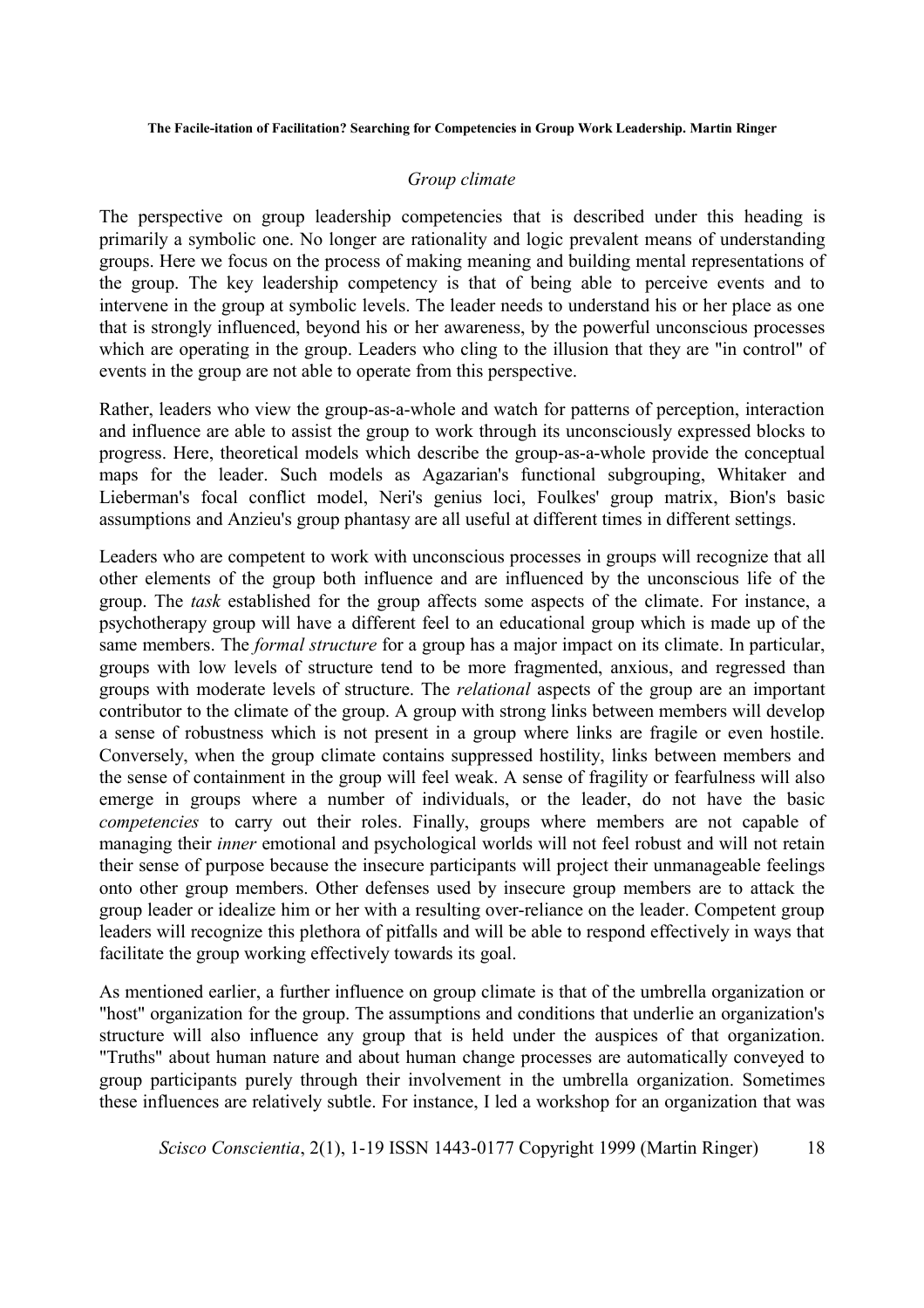suffering from a crisis in its leadership at the very top level. The people I was working with were not directly involved in this leadership crisis. Nonetheless, group members turned up late, the room we had booked was not available at the last minute, a staff meeting was called part way during the workshop...all in all, the chaos and ambivalence in the organization's leadership had a direct influence on our workshop. Initially, none of the group members considered that there was a link between the chaos in the organization's leadership and the chaos in our workshop. It all happened at an unconscious level.

### Conclusion

Leadership of groups is one of the most complex tasks that human beings can undertake<sup>2</sup>. As a result, the competencies required to be an effective group leader are many and diverse. They range from practical skills in managing tasks, boundaries and roles, through to the potentially elusive "arts" of working with intuitive and unconscious processes. Such an array of competencies is potentially overwhelming, and can create a great deal of anxiety for those seeking excellence in group leadership. The task outdoor leaders, development trainers and corporate adventure trainers already face is complex enough without adding more requirements. Already these people need to have competencies and qualifications in adventure skills, first aid, interpersonal communication and in the specific fields in which they specialize. Adding to this already heavy requirement the above competencies for group work leadership can be almost intolerable. Hence, the temptation facing many of us is to simplify the group work competencies to make them seem more manageable. In support of this wish for simplicity, we can call in the tenets of rationalism thereby dismissing aspects of group work that call for understanding of unconscious processes. My call is to tolerate the anxiety arising from the awareness that group work leadership is such a complex task. An appropriate response is to include in our personal development plans ways of improving the competencies that enable us to grapple effectively with unconscious processes.

In particular, the quality of experiential group leadership could be improved if most leaders focussed on:

1. Skills and techniques to help groups to identify and move towards their primary task

2. Ability to develop role clarity in groups and work constructively with role confusion when it arises

3. Working strategically with the relationships in the group and to ensure the means of working with relationships assists the group to work towards it primary task

4. Coaching group members to support their competencies as effective group members

5. Their ability to manage their internal worlds in a way that ensures that they retain *Scisco Conscientia*, 2(1), 1-19 ISSN 1443-0177 Copyright 1999 (Martin Ringer) 19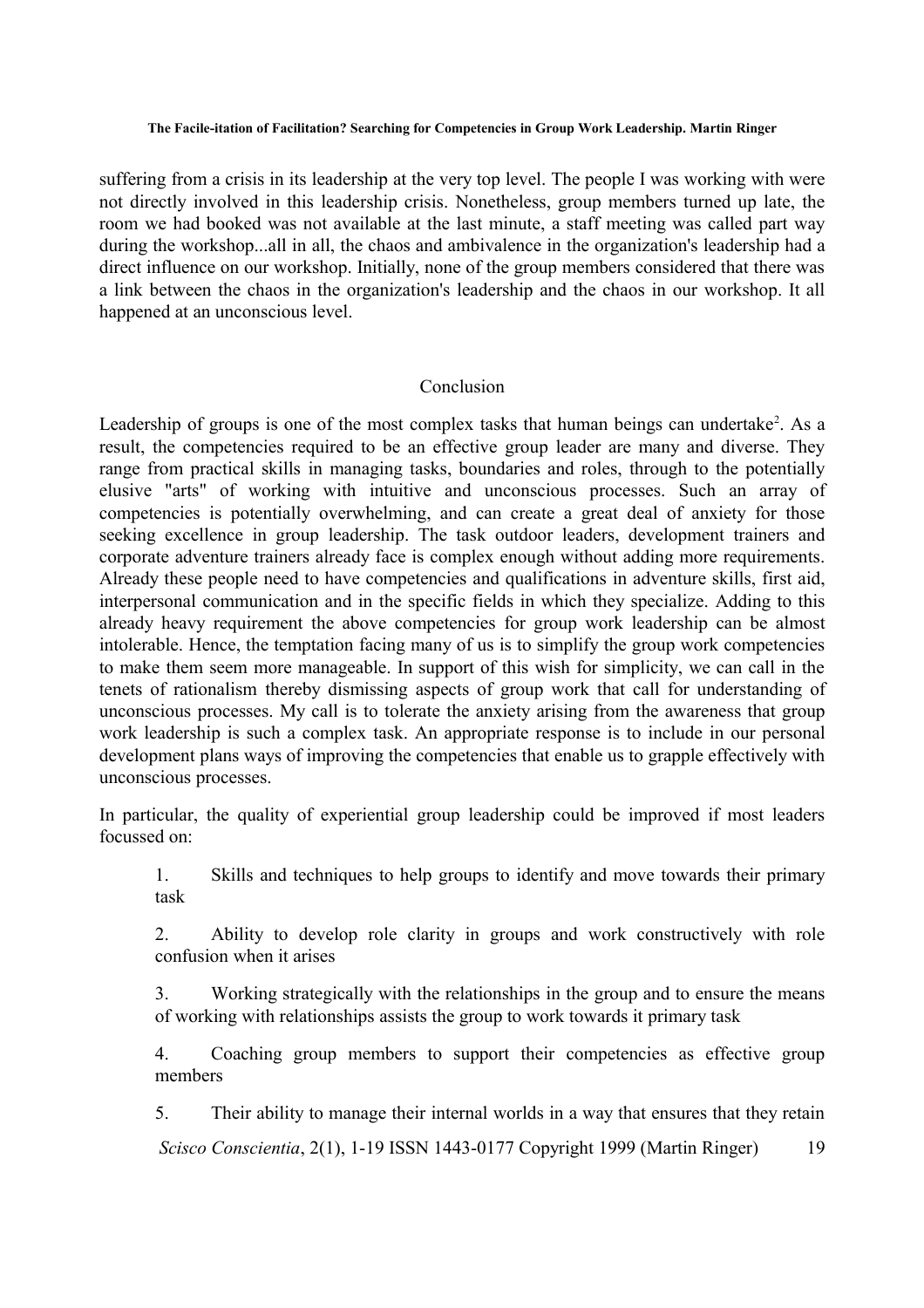access to accurate perception and skills even in the midst of emotionally challenging events. (That is, their ability to manage their feelings, anxiety, defensiveness etcetera.)

6. Developing robust self awareness, in a way that provides useful data about what is occurring in the group

7. Their ability to intervene in the group in a way that balances the conscious and unconscious demands, and that balances the individual needs with the needs of the groupas-whole .

8. Ability to facilitate to growth of the emotional "container" for the group and to facilitate the development of links between key elements in the group.

Many other competencies are relevant, but those listed immediately above are a representative sample from the six perspectives outlined in this paper. The competencies outlined and advocated in this paper need to be supported by the overall view that groups and their leaders are complex interdependent human systems, where all aspects of group life are inextricably woven together. A second aspect of the supporting mind set is the awareness that human beings, both in groups and as individuals, work by a system of logic that is not exclusively rational and hence that the creation of meaning in human systems - involving unconscious processes - is of paramount importance.

### Footnotes

1: Phantasy' differs from 'fantasy' in that phantasy is a form of imagining that remains completely unconscious whereas fantasy can have elements that are in the conscious awareness of the subject.

2: Whilst this paper focuses specifically on experiential learning groups, most of the principles outlined here are directly applicable to social groups, work groups, political groups and groups that form for a myriad of other reasons. However, caution should be exercised when making generalizations outside groups that are the subject of this paper. A wider view of the applicability of the concepts in this paper is taken in Ringer (in progress).

# References

Agazarian, Y. M. (1997). *Systems-centered therapy for groups*. New York: Guilford Press.

Anzieu, D. (1984). *The group and the unconscious* (B. Kilborne, Trans.). London: Routledge & Kegan Paul.

Ashbach, C., & Schermer, V. L. (1994). *Object relations, the self, and the group*. London: Routledge.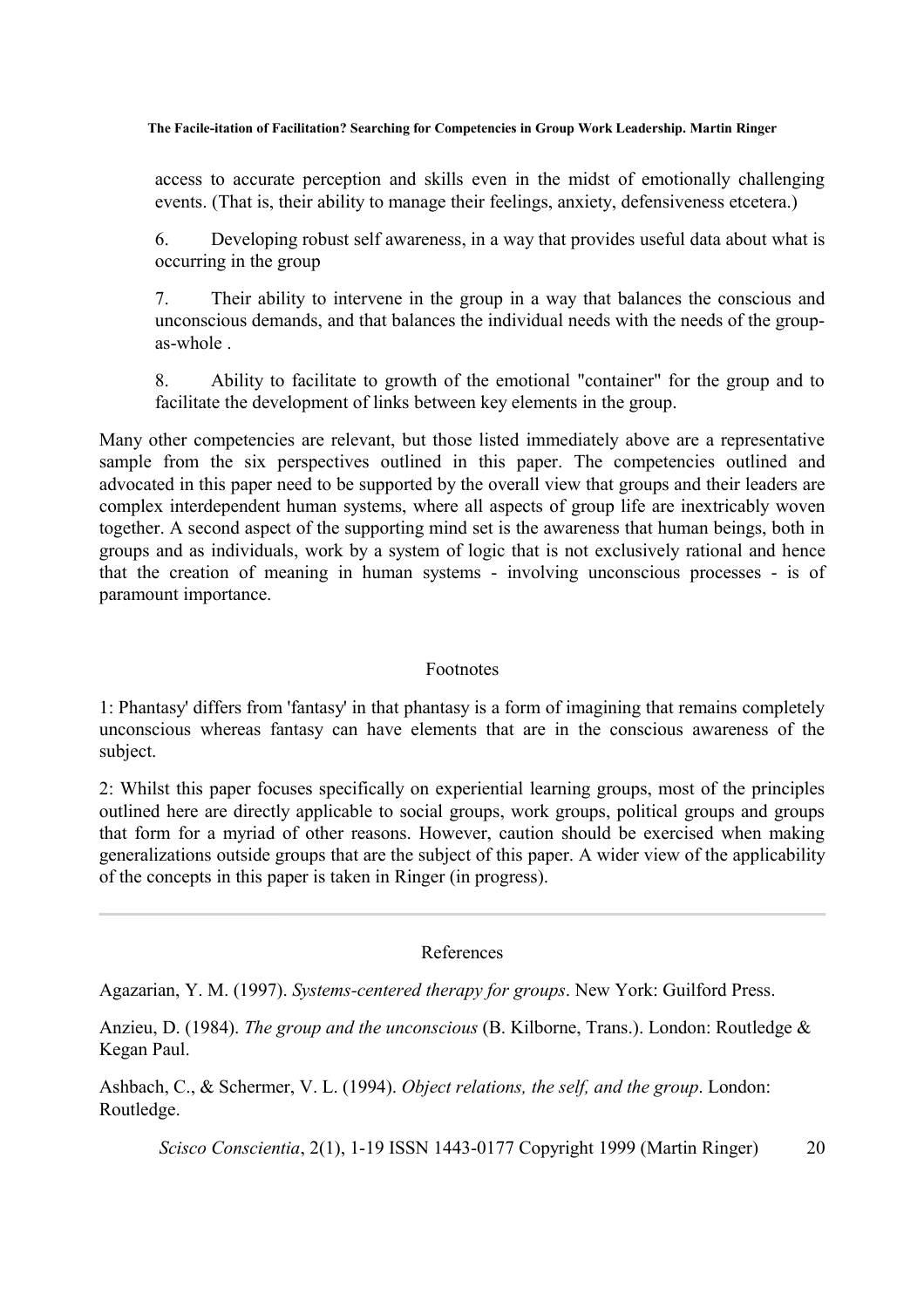Ashby, J., & DeGraaf, D. (1999). Re-examining group development in adventure therapy groups. *Journal of Experiential Education*, *21*(3), 162-167.

Bion, W. R. (1961). *Experiences in Groups*. London: Tavistock/Routledge.

Bolton, R. (1986). *People skills: how to assert yourself, listen to others and resolve conflicts*. New York: Touchstone: Simon & Schuster.

Chattopadhyay, G. P., & Malhotra, A. (1991). Hierarchy and modern organisation: a paradox leading to human wastage. *The Indian journal of social work*, *LII*(4), 562-584.

Dreyfus, H. L., & Dreyfus, S. E. (1987). *Mind over machine: the power of human intuition and expertise in the era of the computer*. New York: The Free Press.

Foulkes, S. H., & Anthony, E. J. (1990*). Group psychotherapy: The psychoanalytic approach*. (2nd ed.). London: Karnak.

Gillis, H. L., Gass, M. A., Bandoroff, S., Rudolph, S., Clapp, C., & Nadler, R. (1991). *Family adventure survey: Results and discussion*. Paper presented at the 19th AEE conference, Boulder.

Greenaway, R. (1993). *Playback: a guide to reviewing activities*. Windsor: Duke of Edinbugh's Award Scheme.

Hinshelwood, R. D. (1987). *What happens in groups: Psychoanalysis, the individual and the community*. London: Free Association Books.

Holland, R. (1977). *Self and social context*. London: MacMillan Press.

Hovelynck, J. (1999a). *Experiential Education: A project of competence development for teachers and tutors in the Peruvian Bachillerato program*. Lima: British Council and the Peruvian Ministry of Education.

Hovelynck, J. (1999). Facilitating the development of generative metaphors: Re-emphasizing participants' guiding images. *Australian Journal of Outdoor Education*, *4* (1) 12-24.

Johnson, D. W., & Johnson, F. P. (1991). *Joining together: group theory and group skills*. (4th ed.). Englewood Cliffs: prentice-Hall inc.

Luckner, J. L., & Nadler, R. S. (1997). *Processing the experience : Strategies to enhance and generalize learning*. Dubuque: Kendall/Hunt.

Marrone, M. (1998). *Attachment and interaction*. London: Jessica Kingsley Publishers.

McPhee, P. J., & Gass, M. A. (1993). A group development model for adventure therapy programs. In M. A. Gass (Ed.), *Adventure therapy: therapeutic applications of adventure programming in mental health settings* . Dubuque; Iowa: Kendall Hunt.

Neill, J. (1997). *Instructor effectiveness: Pitfalls and competencies*: Unpublished manuscript.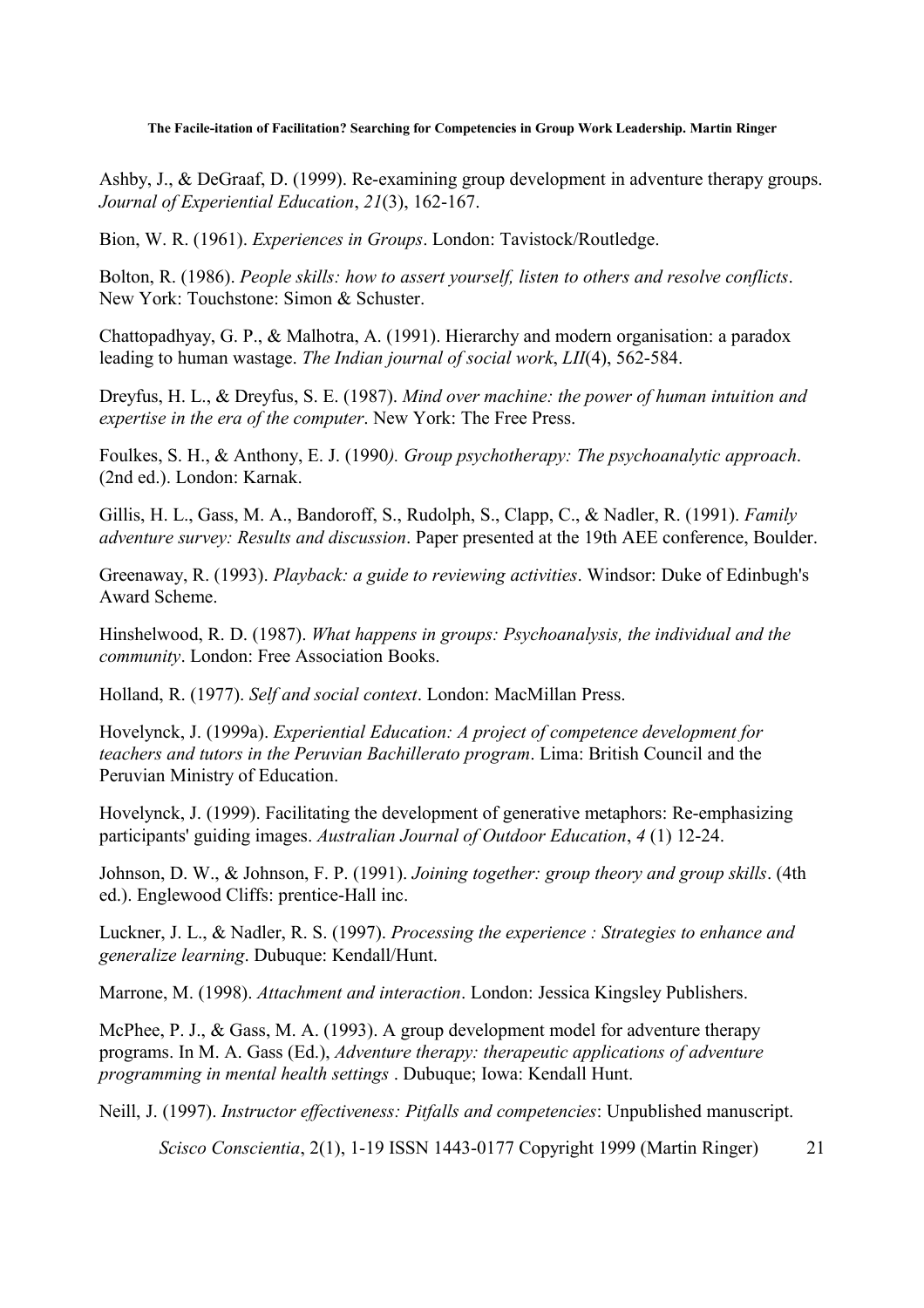Canberra, Australia.

Neri, C. (1998). *Group*. London: Jessica Kingsley Publishers.

Priest, S., & Gass, M. (1997). *Effective leadership in adventure programming*. Champaign, IL: Human Kinetics.

Raiola, E. D. (1992). *Building relationships: communication skills for transformational leadership.* Paper presented at the Celebrating our tradition, charting our future: Proceedings of the 1992 Association for Experiential Education 20th international conference, Banff: Canada.

Ringer, T. M. (1994). *Leadership competencies for outdoor adventure: from recreation to therapy*. Paper presented at the Adventure-based interventions with young people in trouble and at risk: proceedings of a national one-day conference Adventure-based interventions and a study weekend enabling troubled youth., Ambleside, UK.

Ringer, T. M. (1995). Passion and aliveness in outdoor leadership: Leadership competencies from recreation to therapy. *Australian Journal of Outdoor Education*, *1*(2), 3 - 15.

Ringer, T. M. (1998). *Achieving the celebration of cultural difference: The impossible task?* Paper presented at the Joint Congress of the European Institute for Adventure Education and Experiential Learning, Edinburgh.

Ringer, T. M. (1999). Groups in adventure therapy: Contributions from psychodynamic approaches. *Insight: Newsletter of the Therapeutic Adventure Professional Group of the Association for Experiential Education*, In print.

Ringer, T. M. (1999b). Two vital aspects in the facilitation of groups: Connections and containment. *Australian Journal of Outdoor Education, 4*(1), 5-11.

Ringer, T. M. (in progress). *Group action: Understanding the dynamics of groups in therapeutic, educational and corporate settings*.: Project Adventure.

Ringer, T. M., & Gillis, H. L. (1995). Managing psychological depth in adventure/challenge groups. *Journal of Experiential Education*, *18*(1), 41 - 51.

Ringer, T. M., & O'Brien, M. (1997). *Building relationships with participants in Department of Conservation programmes: Effective management of experiential groups in the outdoors*. Wellington: Department of Conservation.

Ringer, T. M., & Robinson, P. (1996). Focus and strategic action in management: using a systemic model of organisational culture to inform managerial actions. *Work Study*, *45*(6), 5 - 16.

Schoel, J., Prouty, R., & Radcliffe, P. (1988). *Islands of healing: a guide to adventure based counselling*. Hamilton, MA.: Project Adventure.

Stokes, J. (1994). The unconscious at work in groups and teams: Contributions from the work of